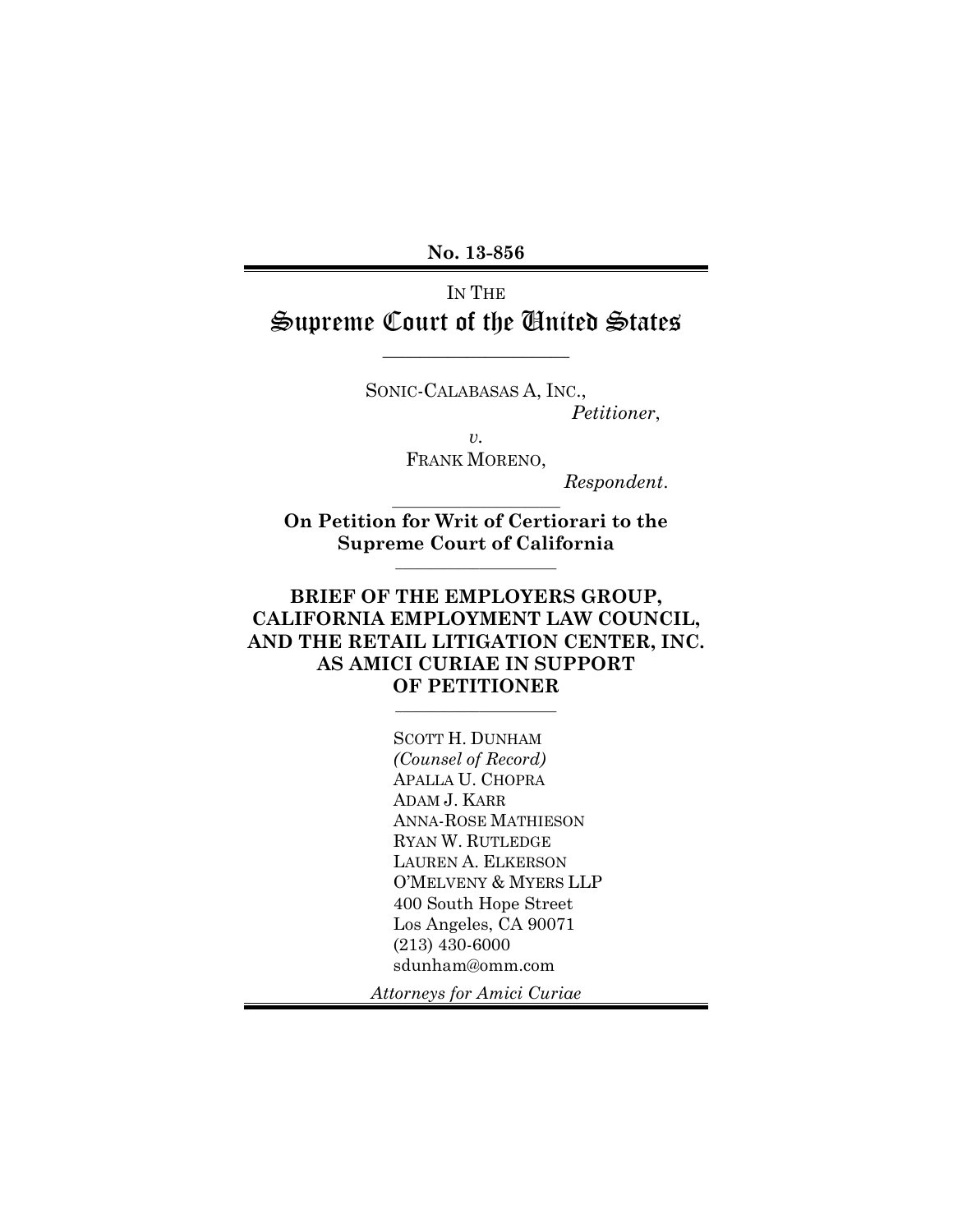# **TABLE OF CONTENTS**

# **Page**

| <b>IDENTITY AND INTEREST OF THE AMICI</b>                            |
|----------------------------------------------------------------------|
| <b>INTRODUCTION AND SUMMARY OF</b>                                   |
|                                                                      |
| I. THE DECISION BELOW IS<br>DIRECTLY CONTRARY TO THIS                |
| A. Perry, Preston, And Concepcion                                    |
| B. The Decision Below Improperly<br>Limits The Scope Of This Court's |
| II. THIS COURT SHOULD SUMMARILY<br>REVERSE THE DECISION BELOW.  15   |
| A. This Court Has Jurisdiction To<br>Review And Reverse The          |
| B. Summary Reversal Is                                               |
|                                                                      |

i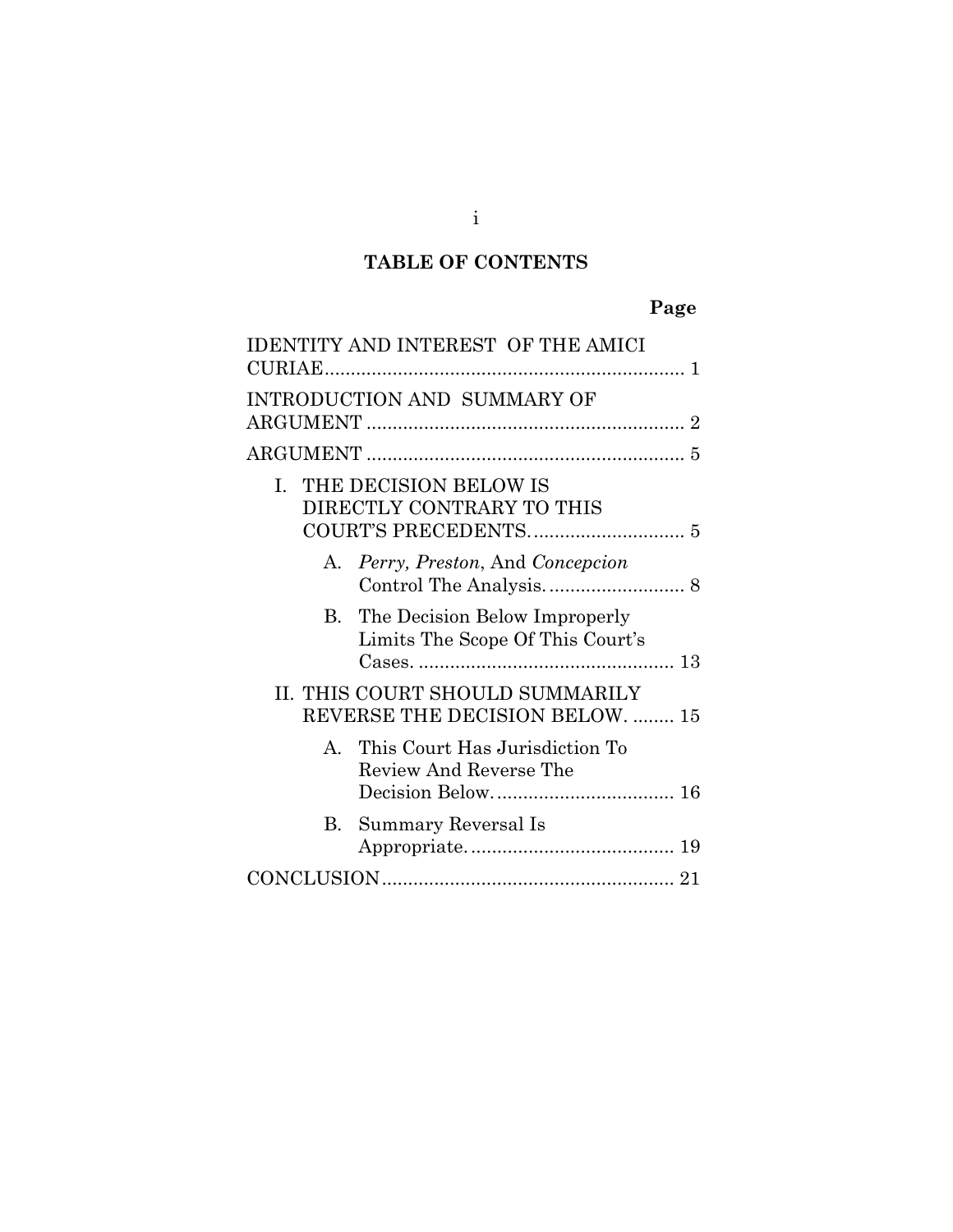# **TABLE OF AUTHORITIES**

# **Page(s)**

## **CASES**

| Auto Equity Sales, Inc. v. Superior Court,            |
|-------------------------------------------------------|
| American Express Co. v. Italian Colors<br>Restaurant, |
| Arkansas v. Sullivan,                                 |
| AT&T Mobility LLC v. Concepcion,                      |
| Bailey v. Alabama,                                    |
| Cox Broadcasting Corp. v. Cohn,                       |
| Dean Witter Reynolds Inc. v. Byrd,                    |
| KPMG LLP v. Cocchi,                                   |
| Marmet Health Care Ctr., Inc. v. Brown,               |
| Miami Herald Publ'g Co. v. Tornillo,                  |

ii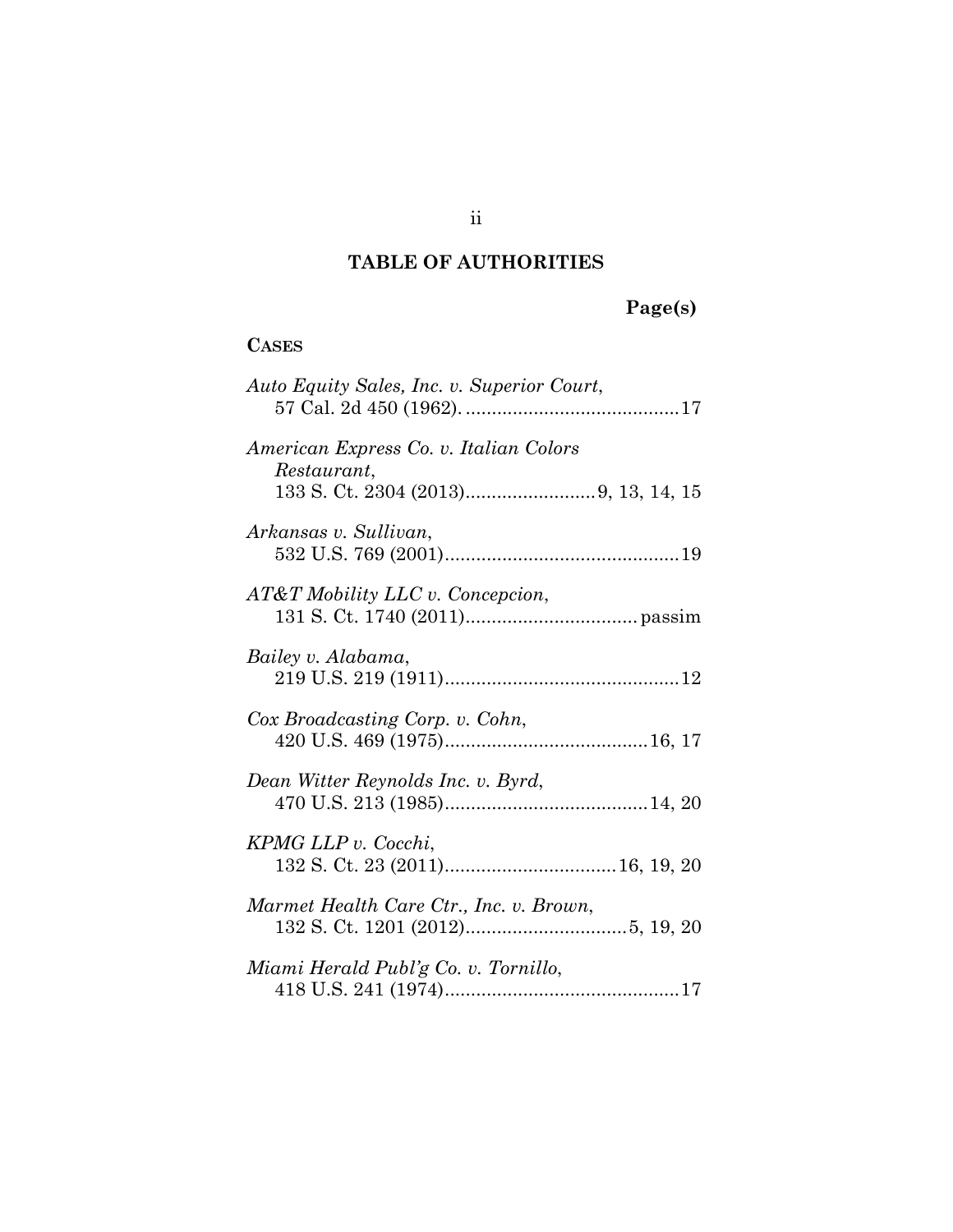# **TABLE OF AUTHORITIES (continued)**

**Page(s)**

| Nitro-Lift Techs., L.L.C. v. Howard,<br>133 S. Ct. 500 (2012) 13, 18, 19, 20 |
|------------------------------------------------------------------------------|
| Perry v. Thomas,                                                             |
| Preston v. Ferrer,<br>552 U.S. 346 (2008)2, 3, 8, 9, 10, 16, 20              |
| Sonic-Calabasas A, Inc. v. Moreno,                                           |
| Sonic-Calabasas A, Inc. v. Moreno,                                           |
| Sonic-Calabasas A, Inc. v. Moreno,                                           |
| Southland Corp. v. Keating,<br>465 U.S. 1 (1984)3, 16, 17, 18, 19            |
| Volt Info. Scis., Inc. v. Bd. of Trs. of Leland<br>Stanford Junior Univ.,    |
| <b>STATUTES</b>                                                              |
|                                                                              |
|                                                                              |
|                                                                              |

iii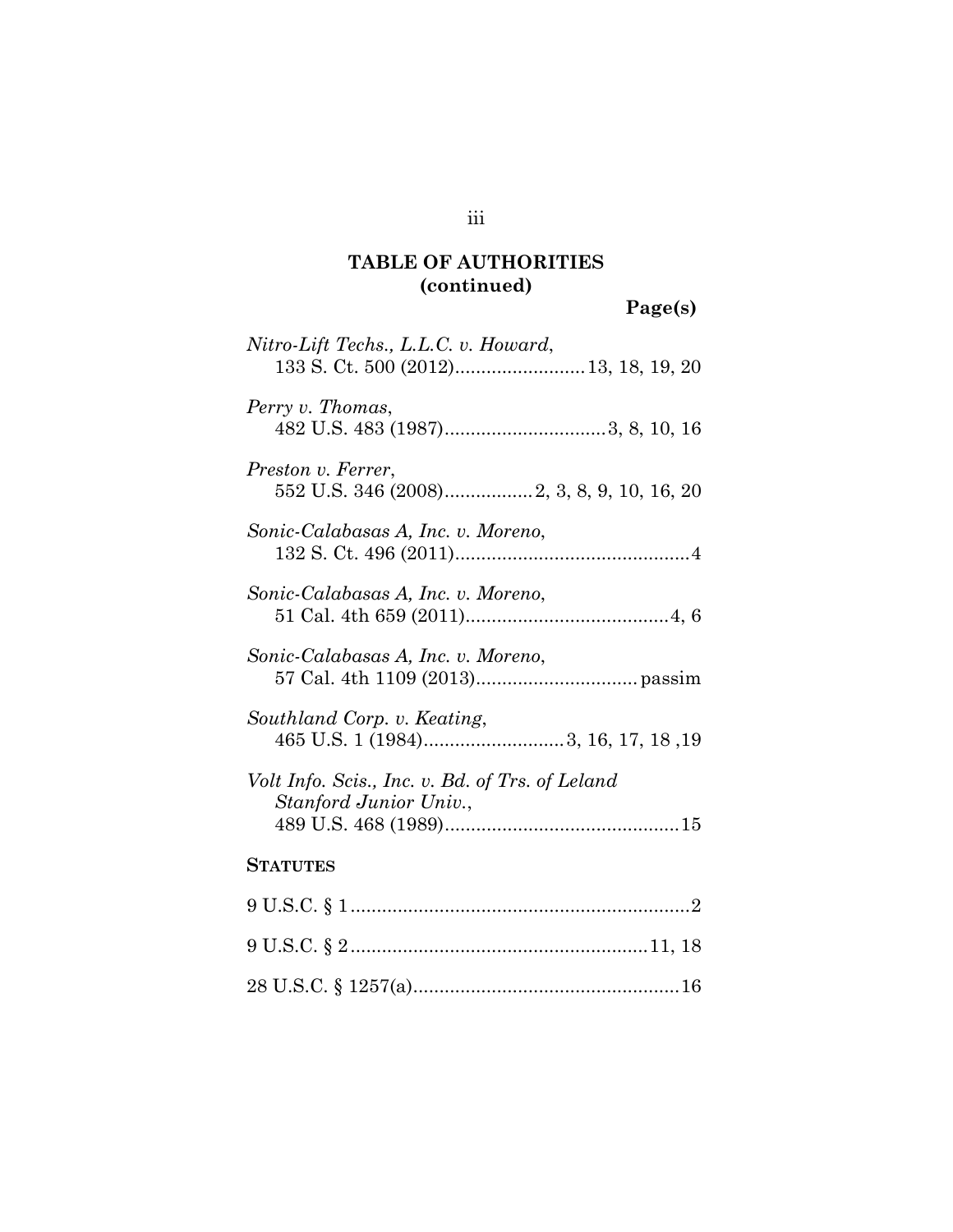# **TABLE OF AUTHORITIES (continued)**

**Page(s)**

| <b>RULES</b>                                                                                                                                                          |
|-----------------------------------------------------------------------------------------------------------------------------------------------------------------------|
|                                                                                                                                                                       |
|                                                                                                                                                                       |
| <b>OTHER AUTHORITIES</b>                                                                                                                                              |
| Stephen M. Shapiro et al., Supreme Court                                                                                                                              |
| Stephen A. Broome, An Unconscionable<br>Application of the Unconscionability<br>Doctrine: How the California Courts are<br>Circumventing the Federal Arbitration Act, |
| Susan Randall, Judicial Attitudes Toward<br>Arbitration and the Resurgence of<br>Unconscionability, 52 Buffalo L. Rev. 185                                            |

iv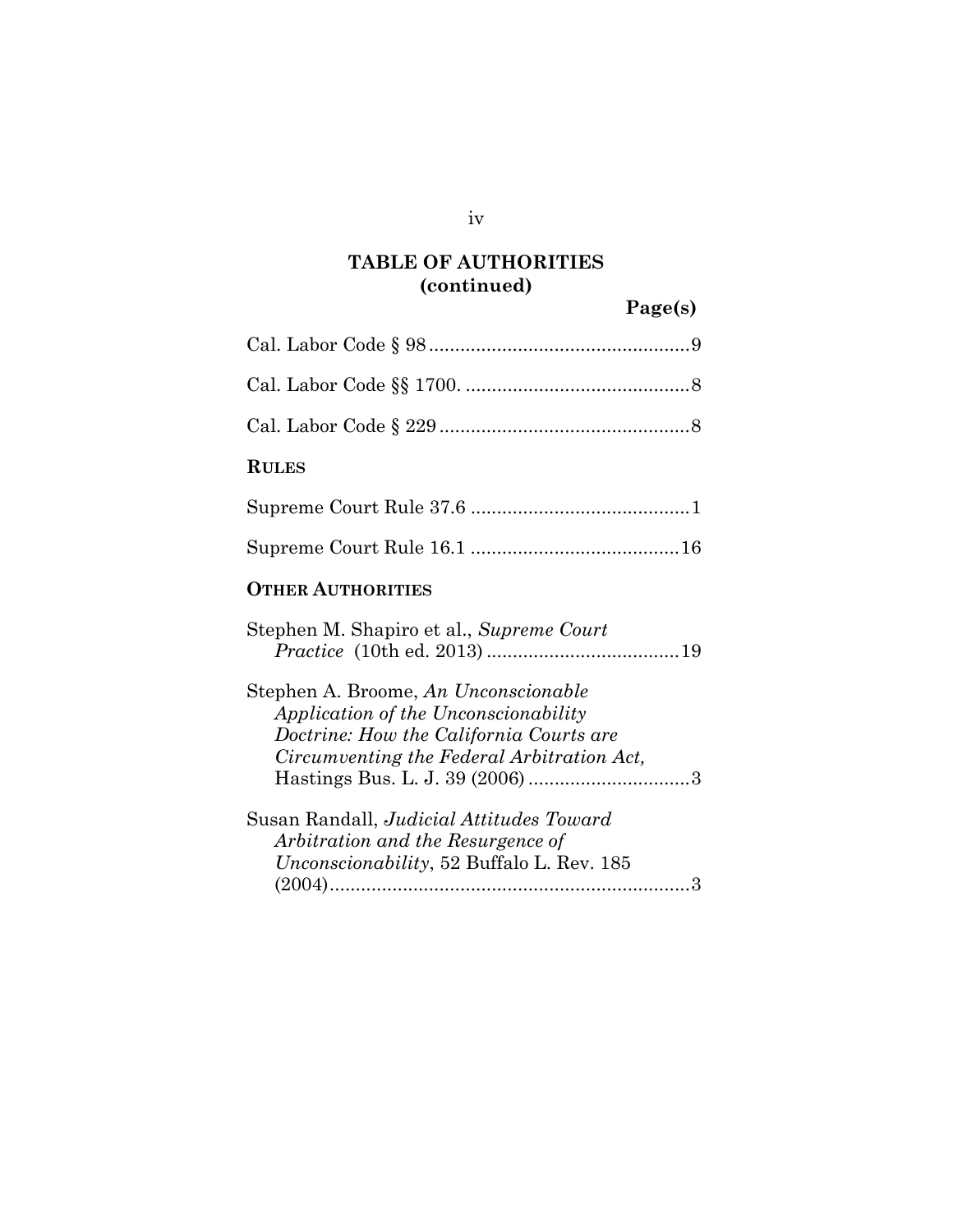## **BRIEF OF THE EMPLOYERS GROUP, CALIFORNIA EMPLOYMENT LAW COUNCIL, AND THE RETAIL LITIGATION CENTER, INC., AS AMICI CURIAE IN SUPPORT OF PETITIONERS**

The Employers Group, the California Employment Law Council, and the Retail Litigation Center, Inc., respectfully submit this brief as amici curiae in support of Petitioner.<sup>1</sup>

## **IDENTITY AND INTEREST OF THE AMICI CURIAE**

Amici are groups that represent the interests of employers, seeking to foster the development of reasonable, equitable, and progressive rules of employment.

Amicus Employers Group is the nation's oldest and largest human resources management organization for employers. It is California-based and represents nearly 3,800 employers of all sizes and in every industry, which collectively employ nearly 3 million employees.

Amicus California Employment Law Council

l

<sup>1</sup> Pursuant to Rule 37.6, counsel for amici curiae states that no counsel for a party authored this brief in whole or in part, and no counsel or party made a monetary contribution intended to fund the preparation or submission of this brief. No person other than amici curiae, its members, or its counsel made a monetary contribution to the preparation or submission of the brief. Petitioner and Respondent have filed with the Clerk of the Court letters granting blanket consent to the filing of amici briefs, and counsel of record for both parties received notice at least 10 days prior to the due date for the amici curiae brief.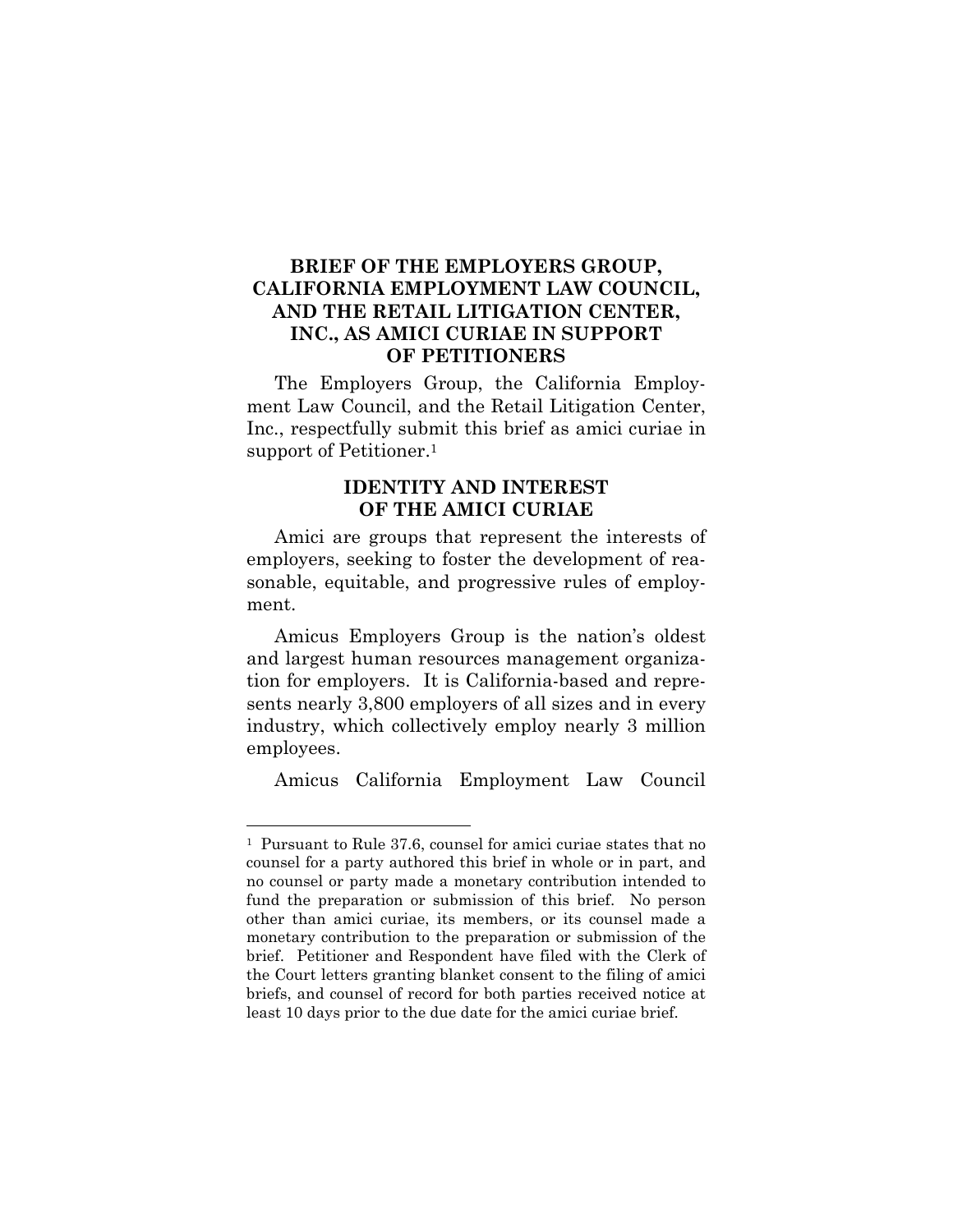("CELC") is a voluntary, non-profit organization. Its membership includes approximately 70 private sector employers in the State of California who collectively employ hundreds of thousands of Californians.

Amicus Retail Litigation Center, Inc. ("RLC") is a public policy organization that identifies and engages in legal proceedings that affect the retail industry. The RLC's members include many of the country's largest and most innovative retailers. The member entities whose interests the RLC represents employ millions of people throughout the United States, provide goods and services to tens of millions more, and account for tens of billions of dollars in annual sales.

Amici all have a vital interest in seeking clarification and guidance from the Court regarding issues that impact employment law—including the important issue of when employment disputes may be resolved in arbitration.

## **INTRODUCTION AND SUMMARY OF ARGUMENT**

This Court has squarely held that "when parties agree to arbitrate all questions arising under a contract, state laws lodging primary jurisdiction in another forum, whether judicial or administrative, are superseded" by the Federal Arbitration Act (the "FAA"), 9 U.S.C. § 1 *et seq*. *Preston v. Ferrer*, 552 U.S. 346, 349-50 (2008). The decision below pays lip service to that rule, but holds that lack of access to a state administrative process for resolving wage-andhour disputes should be considered in determining whether an arbitration agreement is unconscionable. *Sonic-Calabasas A, Inc. v. Moreno*, 57 Cal. 4th 1109,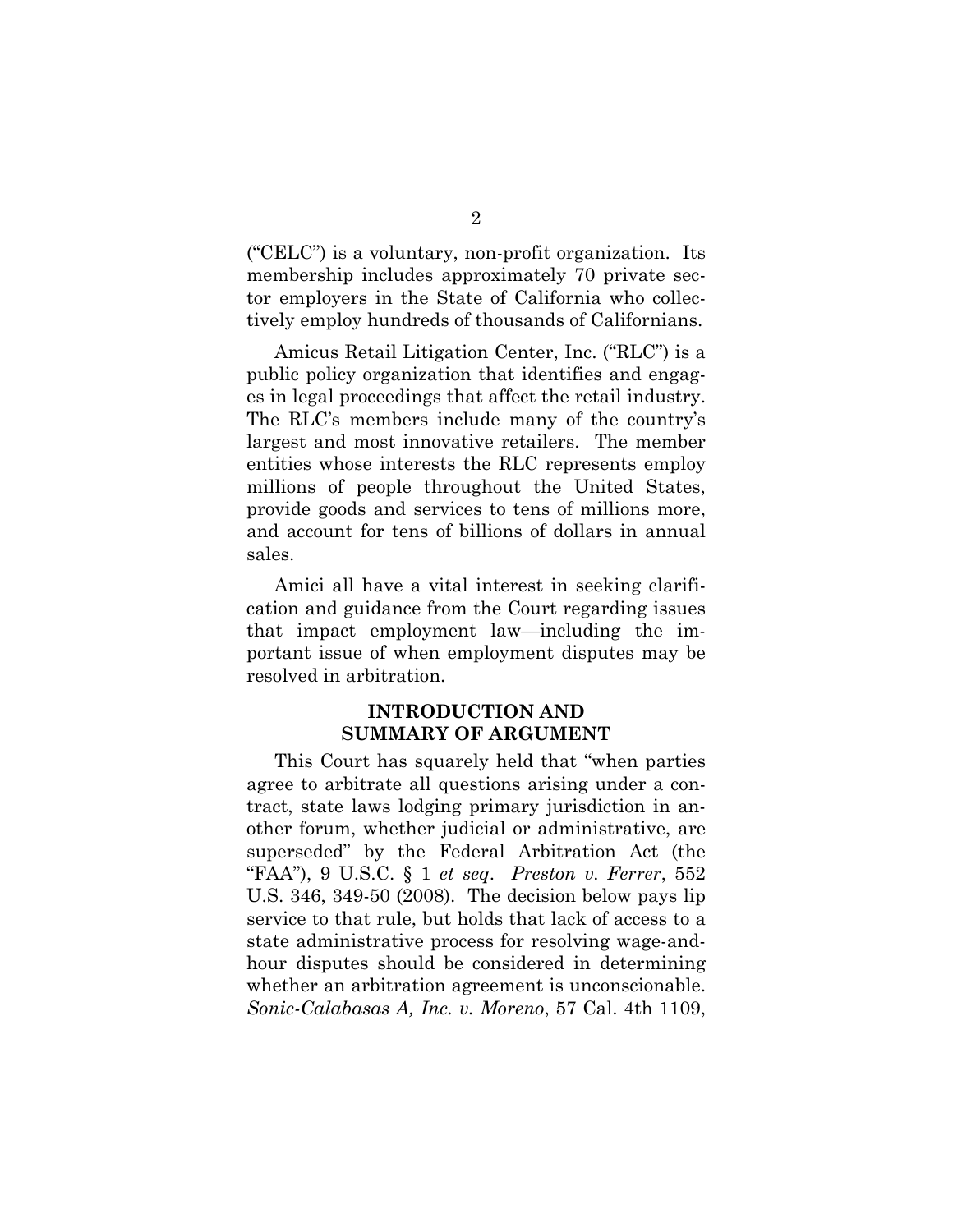1124 (2013) ("*Sonic II*"). But a state may not do indirectly what it cannot do directly. Just as California may not categorically invalidate arbitration agreements for failure to offer access to the state administrative process, it may not invalidate arbitration agreements on a case-by-case basis for failure to offer access to those same procedures.

This is not the first time California has attempted to impose state procedural barriers to arbitration agreements. *See, e.g.*, *AT&T Mobility LLC v. Concepcion*, 131 S. Ct. 1740 (2011) (holding preempted a California rule that certain arbitration agreements containing class action waivers were unconscionable); *Preston*, 552 U.S. at 349 (holding preempted a California rule requiring exhaustion of administrative remedies before arbitration of claims); *Perry v. Thomas*, 482 U.S. 483 (1987) (holding preempted a California statute that allowed actions for the collection of wages "without regard to the existence of any private agreement to arbitrate"); *Southland Corp. v. Keating*, 465 U.S. 1, 10 (1984) (holding preempted a California rule that purported to make certain statelaw claims non-arbitrable).

Indeed, this Court has recognized that "[a]lthough these statistics are not definitive, it is worth noting that California's courts have been more likely to hold contracts to arbitrate unconscionable than other contracts." *Concepcion*, 131 S. Ct. at 1747 (citing Stephen A. Broome, *An Unconscionable Application of the Unconscionability Doctrine: How the California Courts are Circumventing the Federal Arbitration Act*, 3 Hastings Bus. L. J. 39, 54, 66 (2006); Susan Randall, *Judicial Attitudes Toward Arbitration and the Resurgence of Unconscionability*,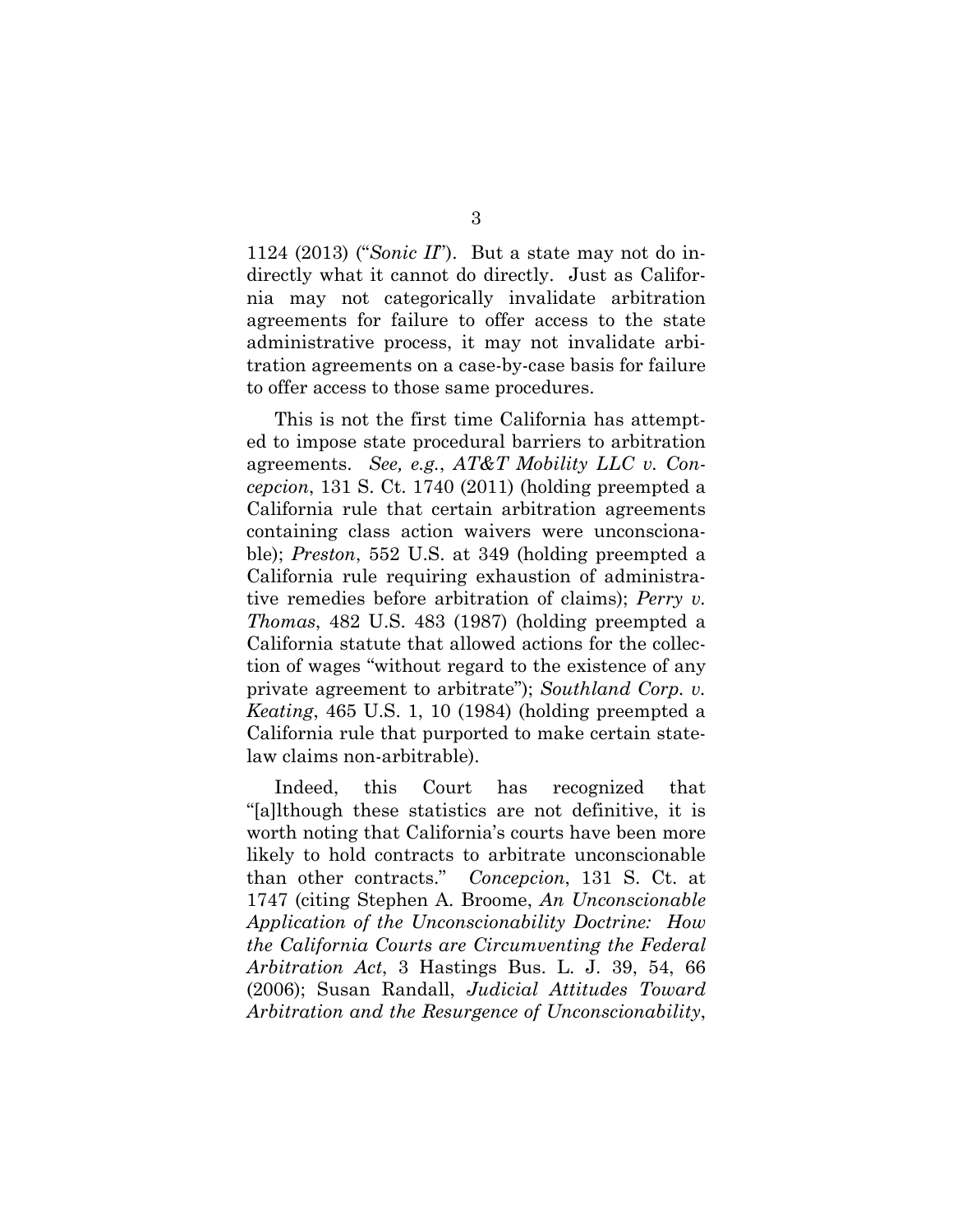#### 52 Buffalo L. Rev. 185, 186-87 (2004)).

California continued this pattern of hostility to arbitration agreements during the last seven years as petitioner sought to enforce the parties' signed arbitration agreement. The first time this case reached the California Supreme Court, that court held that state law gave employees an "unwaivable" right to engage in a pre-arbitration administrative proceeding known as a "Berman hearing." *Sonic-Calabasas A, Inc. v. Moreno*, 51 Cal. 4th 659 (2011) ("*Sonic I*"). Citing the state's strong policy interests in ensuring access to these administrative proceedings, the court held arbitration agreements were unconscionable to the extent they required employees to waive their access to Berman hearings, but purported to defer to the aims of the FAA by noting that arbitration could still occur after the Berman process had finished. *Id*. at 669.

This Court vacated the judgment in *Sonic I* and remanded for reconsideration in light of *Concepcion*, 131 S. Ct. 1740. *Sonic-Calabasas A, Inc. v. Moreno*, 132 S. Ct. 496 (2011).On remand, the court split 5-2 in once again refusing to immediately enforce the arbitration agreement. Writing for the majority, Justice Liu's opinion concedes it could not apply a categorical rule that Berman waivers are unconscionable. *Sonic II*, 57 Cal. 4th at 1124. Yet the court stressed at length the benefits of a Berman hearing, and held that for arbitration agreements containing a Berman waiver the *lack* of access to a Berman hearing should be considered as a factor potentially rendering the agreement unconscionable. *Id*. at 1146, 1148-49.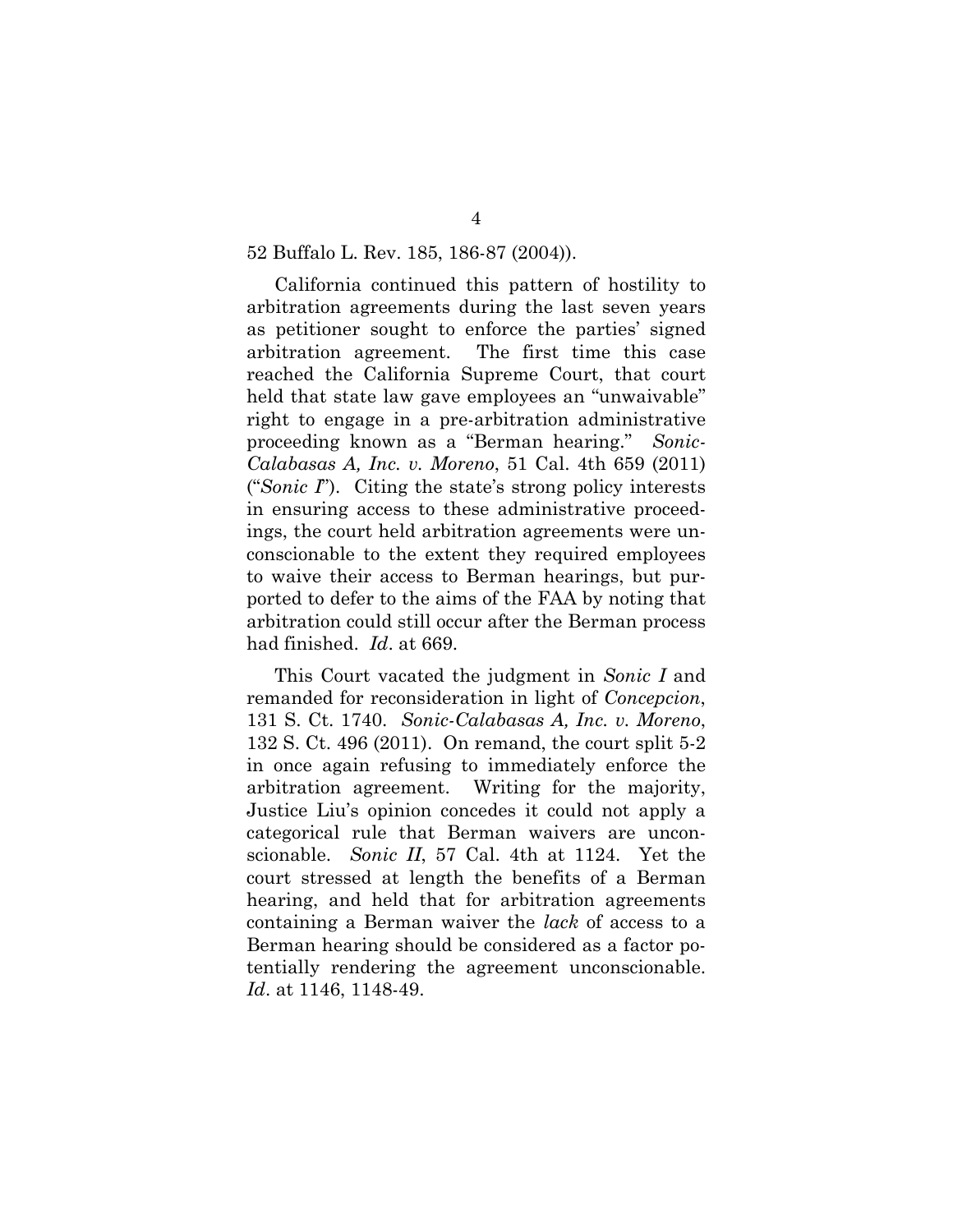This sleight of hand is transparent and improper. The FAA supersedes state laws lodging primary jurisdiction in an administrative forum. That rule means that consideration of those administrative procedures may not be taken into account when assessing the validity of arbitration agreements access to the state administrative process cannot invalidate arbitration agreements on a categorical basis or invalidate them on a case-by-case basis. *See, e.g.*, *Concepcion*, 131 S. Ct. at 1753 ("States cannot require a procedure that is inconsistent with the FAA, even if it is desirable for unrelated reasons."). Just as the *Sonic I* rule holding Berman waivers categorically unconscionable is preempted under this Court's precedents, "[i]t is equally, if not more, clear that . . . the FAA preempts the" case-by-case unconscionability analysis of *Sonic II*. *Sonic II*, 57 Cal. 4th at 1184 (Chin, J., concurring and dissenting). The California Supreme Court's decision should be summarily reversed.

### **ARGUMENT**

The California Supreme Court's "interpretation of the FAA was both incorrect and inconsistent with clear instruction in the precedents of this Court." *Marmet Health Care Ctr., Inc. v. Brown*, 132 S. Ct. 1201, 1203 (2012).

## **I. THE DECISION BELOW IS DIRECTLY CONTRARY TO THIS COURT'S PRECE-DENTS.**

The California Supreme Court held in *Sonic I* that "the main purpose of the Berman waiver" (i.e., the arbitration agreement at issue here) "appears to be for employers to gain an advantage in the dispute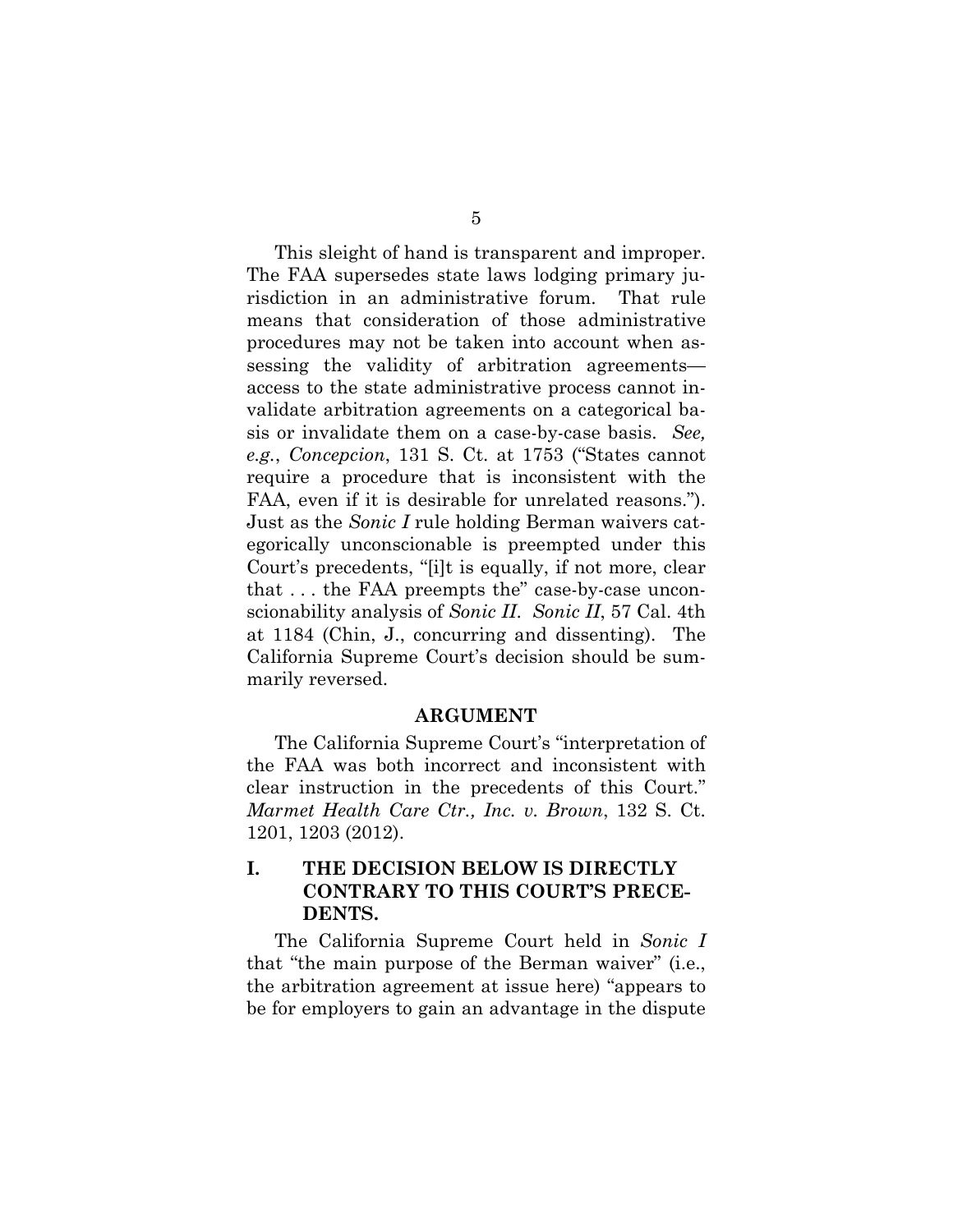resolution process by eliminating the statutory advantages accorded to employees [in a Berman hearing] designed to make that process fairer and more efficient." *Sonic I*, 51 Cal. 4th at 686. The court explained that the Berman process "provides on the whole substantially lower costs and risks to the employee, greater deterrence of frivolous employer claims, and greater assurance that awards will be collected, than does the binding arbitration process alone." *Id.* at 681. The court noted that it would be permissible for the parties to agree to engage in arbitration after the completion of the Berman process, but an arbitration agreement containing a waiver of the Berman process would for that reason alone be "markedly one-sided" and unconscionable. *Id. at* 675, 686.

When this Court vacated *Sonic I*, the California Supreme Court correctly recognized that it could not adhere to its prior rule. *Sonic II*, 57 Cal. 4th at 1124. Unable to guarantee the asserted benefits of a Berman hearing by refusing to compel arbitration altogether, the court instead held that arbitration agreements may be declared void based on the lack of access to Berman hearings on a case-by case basis. As the court explained, "[i]n applying the doctrine [of unconscionability] to the arbitration agreement here, the trial court may consider as one factor [respondent]'s surrender of the Berman protections in their entirety." *Id.* at 1148. This factor would be weighed in the unconscionability analysis—although in this case the lack of access to the Berman process was the *only* factor that respondent argued rendered the contract unconscionable. *See* Resp.'s Response to Pet. to Compel Arbitration, *Sonic-Calabasas A, Inc.*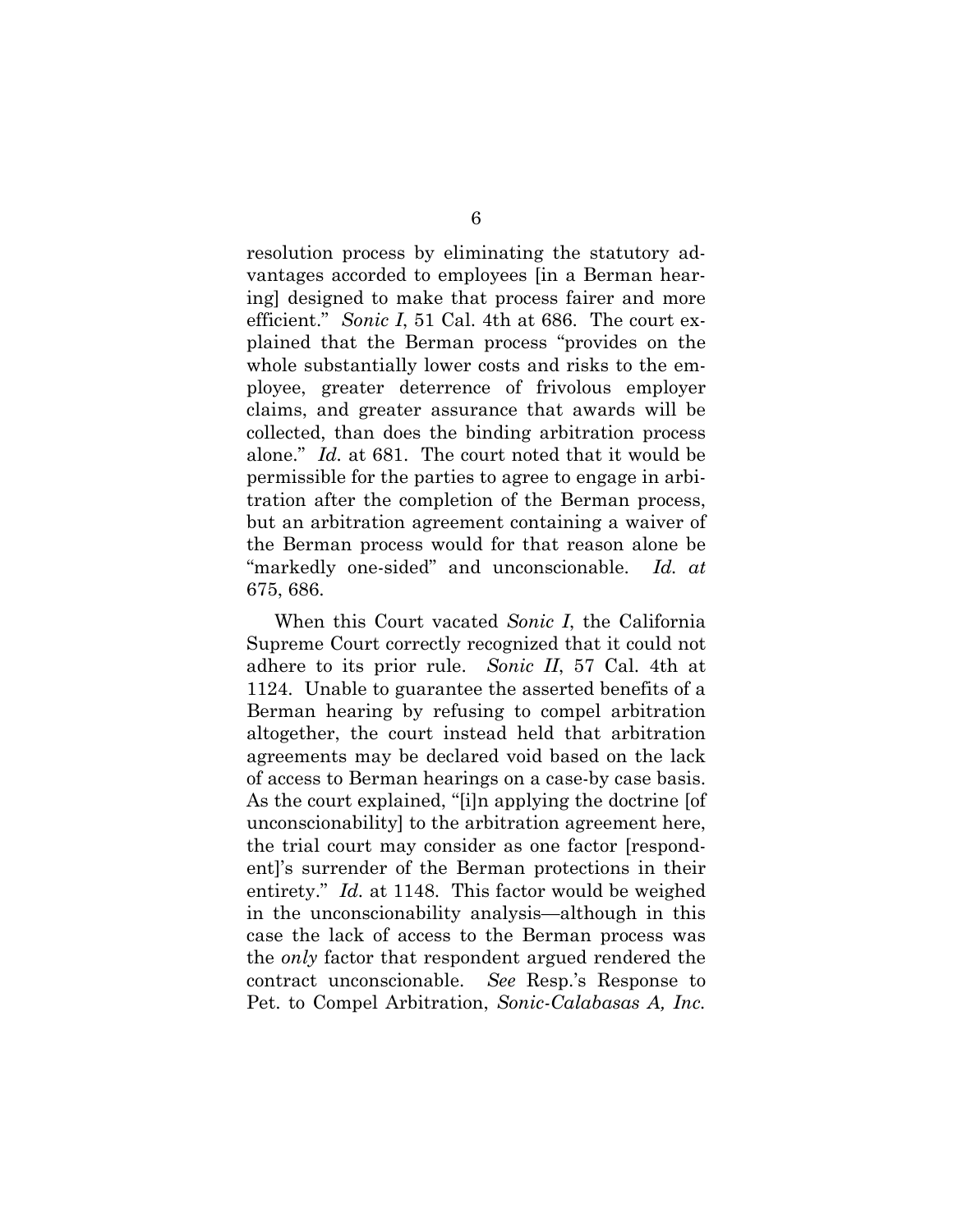*v. Moreno*, No. BS107161, 2007 WL 5234179 (Cal. Sup. Ct. May 15, 2007); *see also Sonic II*, 57 Cal. 4th at 1142.

The decision below thus mandates that, before enforcing an arbitration agreement, trial courts in California must compare the procedures available in arbitration with those that would be available in an administrative Berman hearing. *Id. Sonic II* does not hold that the procedures must be identical. *Id.* at 1147 ("There are potentially many ways to structure arbitration, without replicating the Berman protections . . . ."). But *Sonic II* does require that trial courts sit in judgment regarding the relative benefits of arbitration versus administrative Berman hearings.

Not only did the California Supreme Court require consideration of the Berman procedures in analyzing unconscionability, but it put a finger on the scale by stressing the benefits of the state administrative process: "As we explained in *Sonic I* and reiterate below, the Berman statutes confer important benefits on wage claimants by lowering the costs of pursuing their claims and by ensuring that they are able to enforce judgments in their favor." *Sonic II*, 57 Cal. 4th at 1125. As the court gamely conceded, "[t]here is no reason why an arbitral forum cannot provide these benefits," and arbitration agreements could be upheld when they did. *Id*.; *see also id.* at 1149 ("Our rule contemplates that arbitration, no less than an administrative hearing, can be designed to achieve speedy, informal, and affordable resolution of wage claims.").

Whether an arbitral forum "can" provide the as-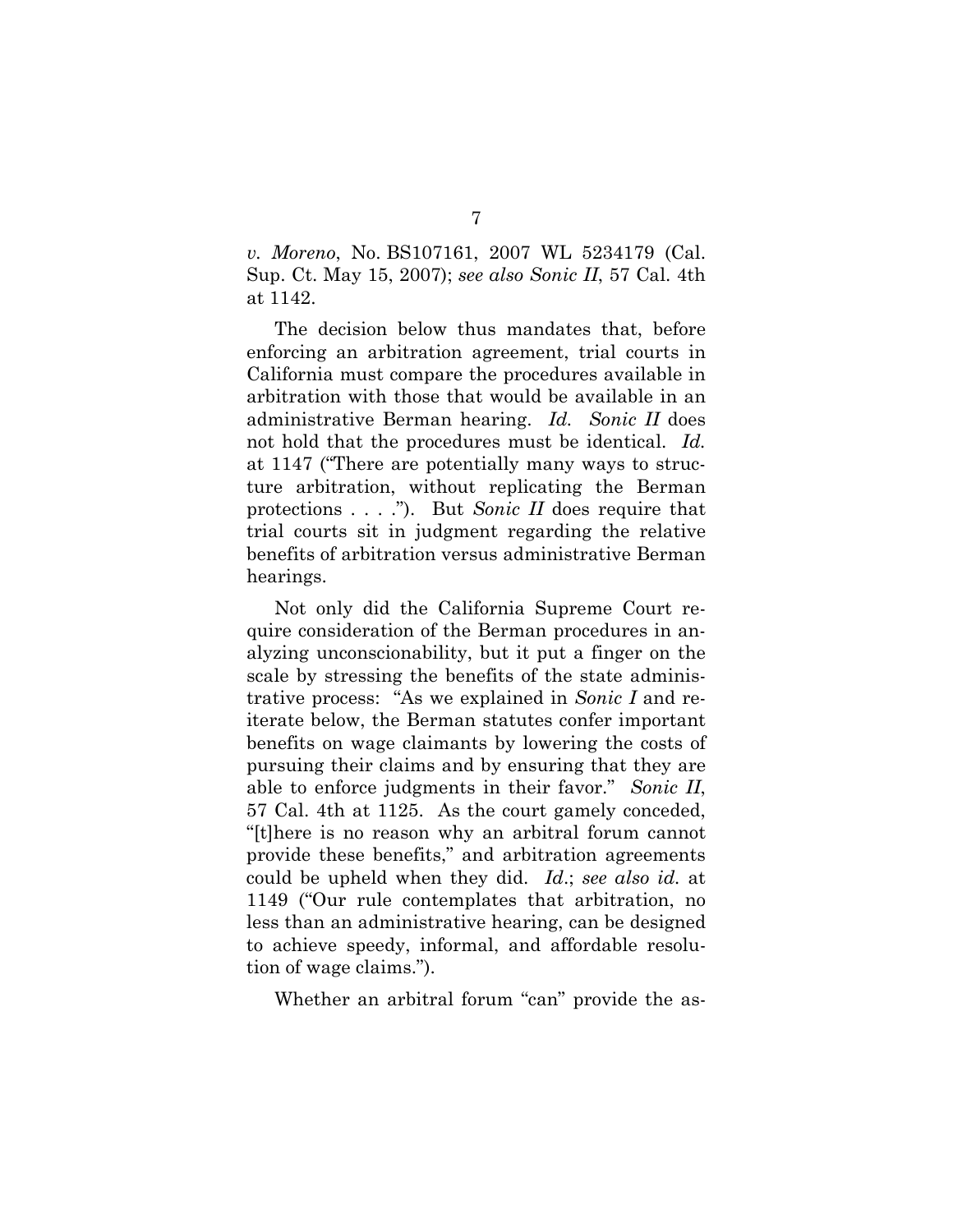serted benefits of an administrative Berman hearing, however, is beside the point. The relevant question is whether the FAA permits a state to take into account the lack of Berman procedures in refusing to enforce arbitration agreements. As explained below, it does not.

## **A.** *Perry, Preston***, And** *Concepcion* **Control The Analysis.**

In *Perry*, this Court was faced with a California Court of Appeal decision refusing to enforce an arbitration agreement based on California Labor Code Section 229, which provided that actions for the collection of wages may be maintained "without regard to the existence of any private agreement to arbitrate." 482 U.S. at 484. The Court rejected the assertion that "the State's interest in protecting wage earners outweighs the federal interest in uniform dispute resolution," *id.* at 486, explaining that the federal policy embodied in the FAA—enforcing private arbitration agreements—is "in unmistakable conflict with California's § 229 requirement that litigants be provided a judicial forum for resolving wage disputes." *Id*. at 490-91.

This Court again held that the FAA preempted a section of the California Labor Code in *Preston,* 552 U.S. at 357-59. The provision at issue there vested the California Labor Commissioner with original jurisdiction over certain claims brought by talent agents. Cal. Labor Code §§ 1700 *et seq*. Justice Ginsburg, writing for eight Justices, explained that the "'mere involvement of an administrative agency in the enforcement of a statute' . . . does not limit private parties' obligation to comply with their arbi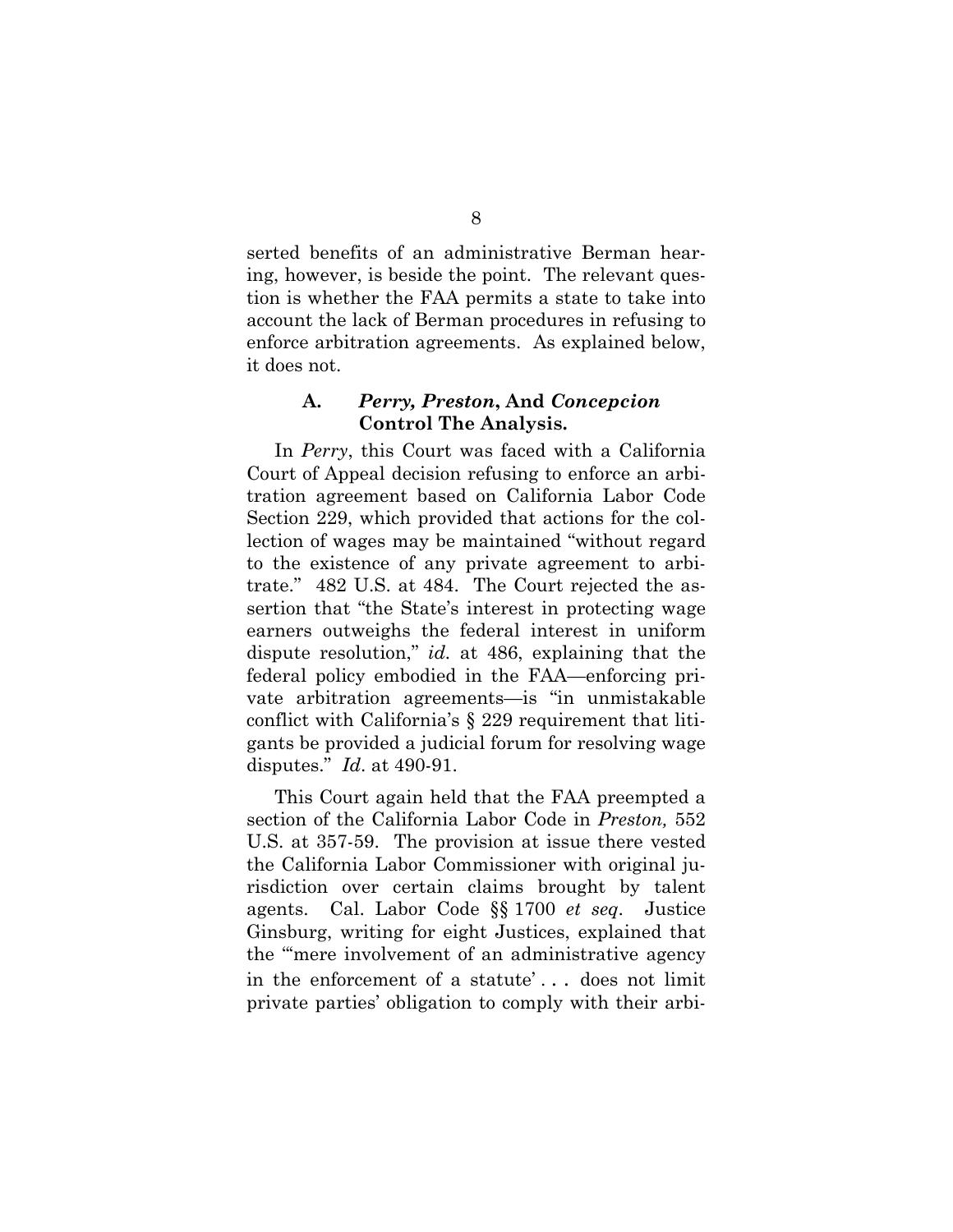tration agreements." *Preston*, 552 U.S. at 358 (quoting *Gilmer v. Interstate/Johnson Lane Corp.*, 500 U.S. 20, 28-29 (1991)). The Court thus concluded that, "[w]hen parties agree to arbitrate all questions arising under a contract, the FAA supersedes state laws lodging primary jurisdiction in another forum, whether judicial or administrative." *Preston*, 552 U.S. at 359.

 The rules announced in *Preston* and *Perry* control this case. The California statute at issue here vests the California Labor Commissioner with original jurisdiction over certain wage-and-hour claims brought by employees. *See* Cal. Labor Code § 98. But just as the FAA preempts California's rule that employees bringing wage claims must have access to a judicial forum (as *Perry* holds), the FAA preempts California's rule that employees bringing wage claims must have access to an administrative forum. Further, state law giving jurisdiction to the Commissioner of Labor can no more limit private parties' obligations to comply with their arbitration agreements here than it could in *Preston*.

The California Supreme Court claimed to be following this Court's cases by making the lack of prearbitration access to Berman hearings only one factor in assessing whether an arbitration agreement is unconscionable, rather than the sole factor.2 But

<sup>2</sup> The court purported to reconcile its rule with some of this Court's precedents, including *Concepcion* and *American Express Co. v. Italian Colors Restaurant*, 133 S. Ct. 2304 (2013). *Sonic II*, 57 Cal. 4th at 1142-58, 1165-71. But despite recognizing the importance of *Preston* and acknowledging that "[i]n *Sonic I*, we distinguished *Preston* on grounds that, after *Concepcion*, are no longer dispositive of the preemption issue before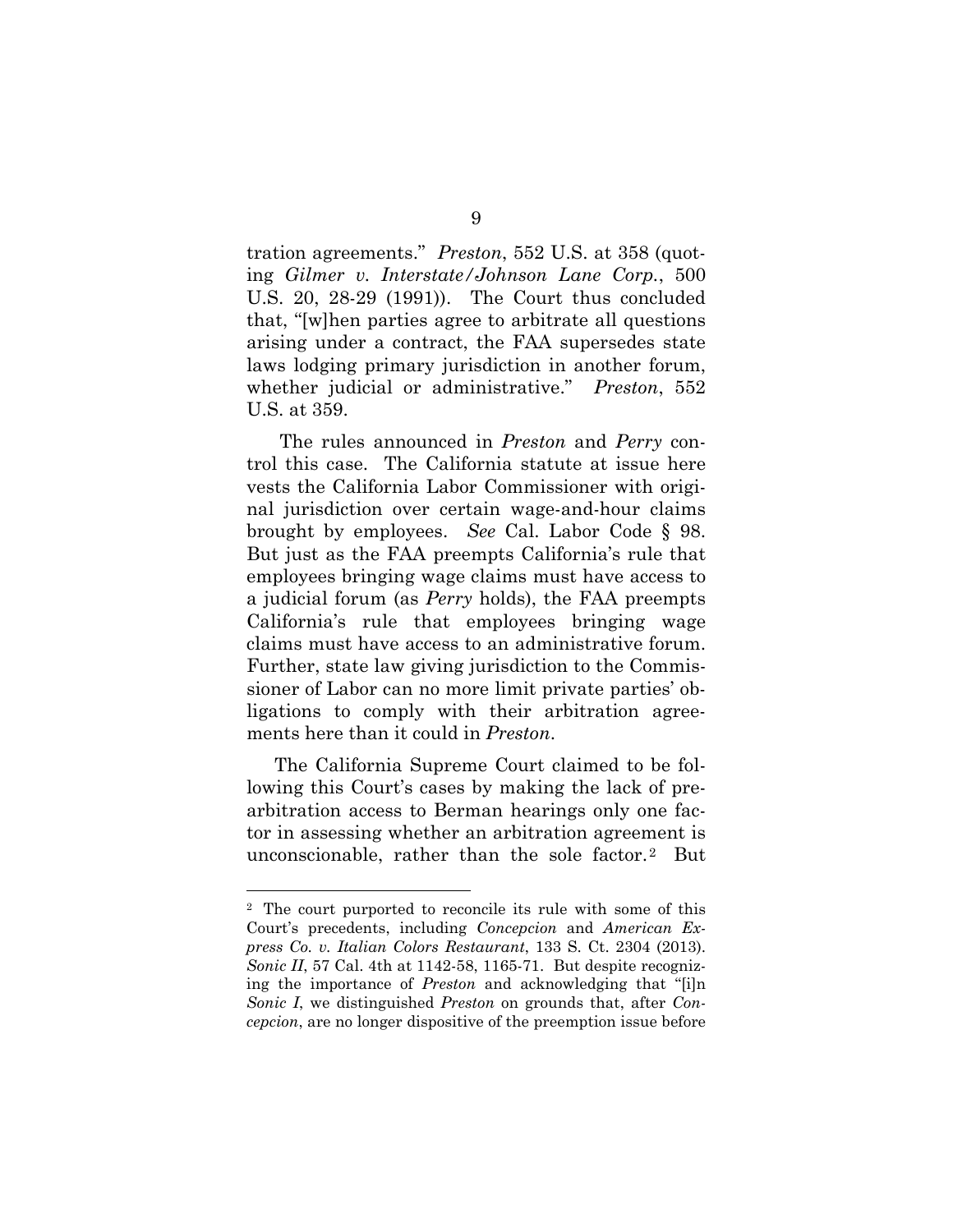these precedents demonstrate that "the FAA supersedes state laws" giving jurisdiction to any tribunal other than an arbitral one, whether it be judicial or administrative. *Preston*, 552 U.S. at 359; *see also Perry*, 482 U.S. at 489-91. Those laws are not partially superseded, or superseded only to the extent they are applied categorically. Those laws are preempted whenever they "stand as an obstacle to the accomplishment of the FAA's objectives." *Concepcion*, 131 S. Ct. at 1748; *id.* at 1753. State laws giving preference to an alternative administrative forum are equally an obstacle to enforcement of arbitration agreements whether the state laws are used as the sole or partial basis for invalidating an arbitration agreement.

This Court's decision in *Concepcion* provides a useful illustration. In *Concepcion*, this Court held that the FAA preempts California's rule that certain class action waivers in arbitration agreements are unconscionable. *Concepcion*, 131 S. Ct. at 1753. California could not now declare that it will "follow" *Concepcion* by using the presence of a class action waiver as just one factor—not the sole factor—in the unconscionability analysis. *Concepcion*'s preemption analysis does not only apply to categorical determinations that class action waivers are unconscionable, but it also preempts consideration of waivers as a ground for invalidating arbitration agreements on a case-by-case basis. The same is true here.3

us," *Sonic II*, 57 Cal. 4th at 1140, the court made no attempt to distinguish *Preston* in justifying the new rule it announced.

<sup>3</sup> Indeed, it is even more true here. The factors considered by the California courts in *Concepcion* were not themselves unlaw-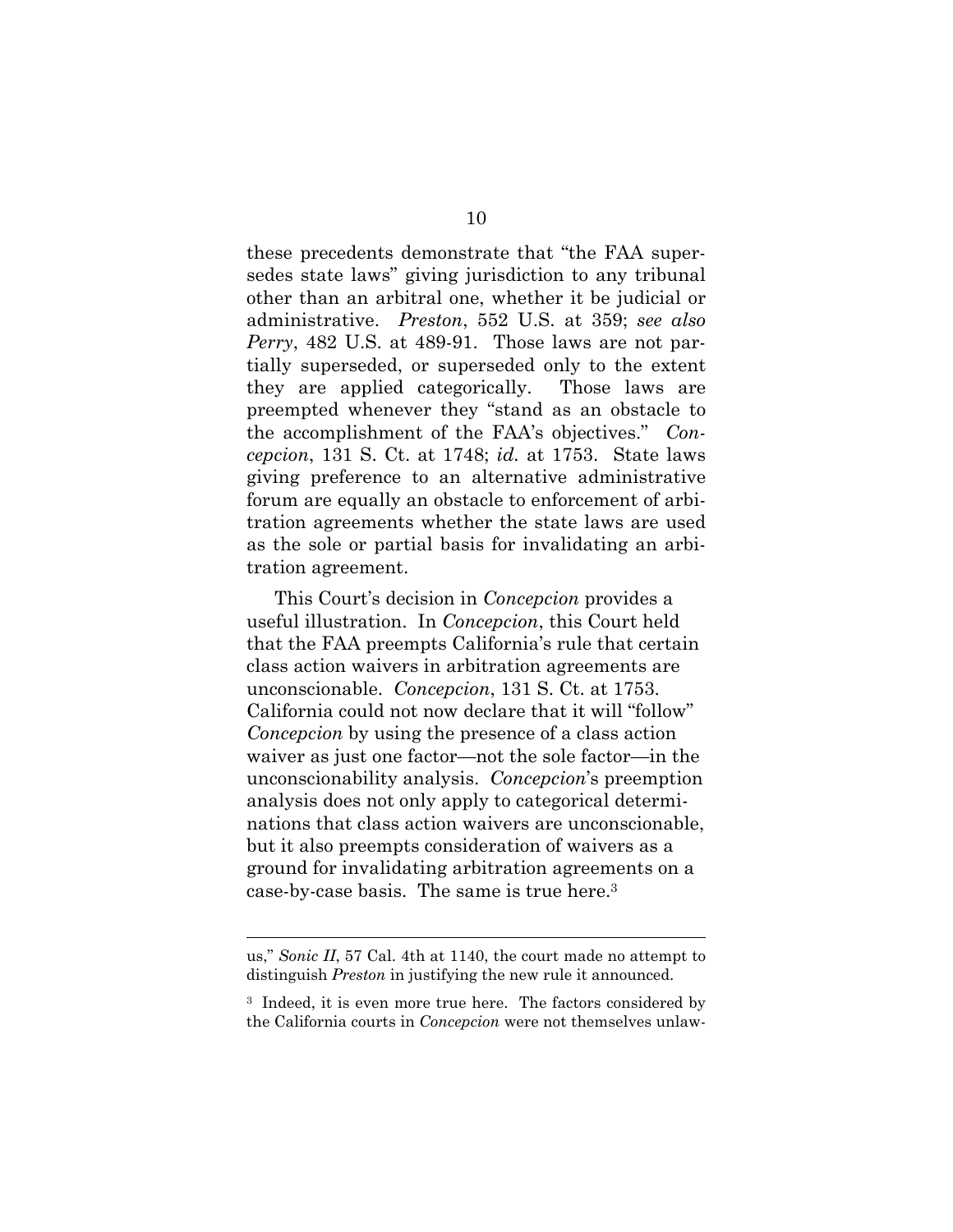Another aspect of *Concepcion* confirms and illustrates this analysis. The Court considered the relationship between the FAA's savings clause, which allows application of such "grounds as exist at law or in equity for the revocation of any contract," 9 U.S.C. § 2, and state rules of unconscionability. The Court held that, despite the FAA's savings clause, "a court may not 'rely on the uniqueness of an agreement to arbitrate as a basis for a state-law holding that enforcement would be unconscionable, for this would enable the court to effect what . . . the state legislature cannot.'" *Concepcion*, 131 S. Ct. at 1747 (citation omitted).

That is precisely what *Sonic II* does: it permits a court to find an agreement to arbitrate unconscionable because such an agreement displaces administrative Berman hearings that the California Supreme Court considers superior to arbitration. As Justice Chin explained, "the defense to arbitration the majority now reads into the Berman statutes is not a ground that exists at law or in equity for the revocation of *any* contract, but is, according to the majority's own assertion, merely a ground that exists for the revocation of arbitration provisions in contracts subject to the Berman statutes or to other statutes that 'legislatively' afford to 'a particular class . . . specific protections in order to mitigate the risks and costs of pursuing certain types of claims.'" *Sonic II*, 57 Cal. 4th at 1190 (Chin, J., concurring and dissenting) (emphasis in original). Just as the state cannot

ful. Here, by contrast, *Sonic II* instructs all California courts to consider in the unconscionability analysis an administrative process that is preempted by federal law.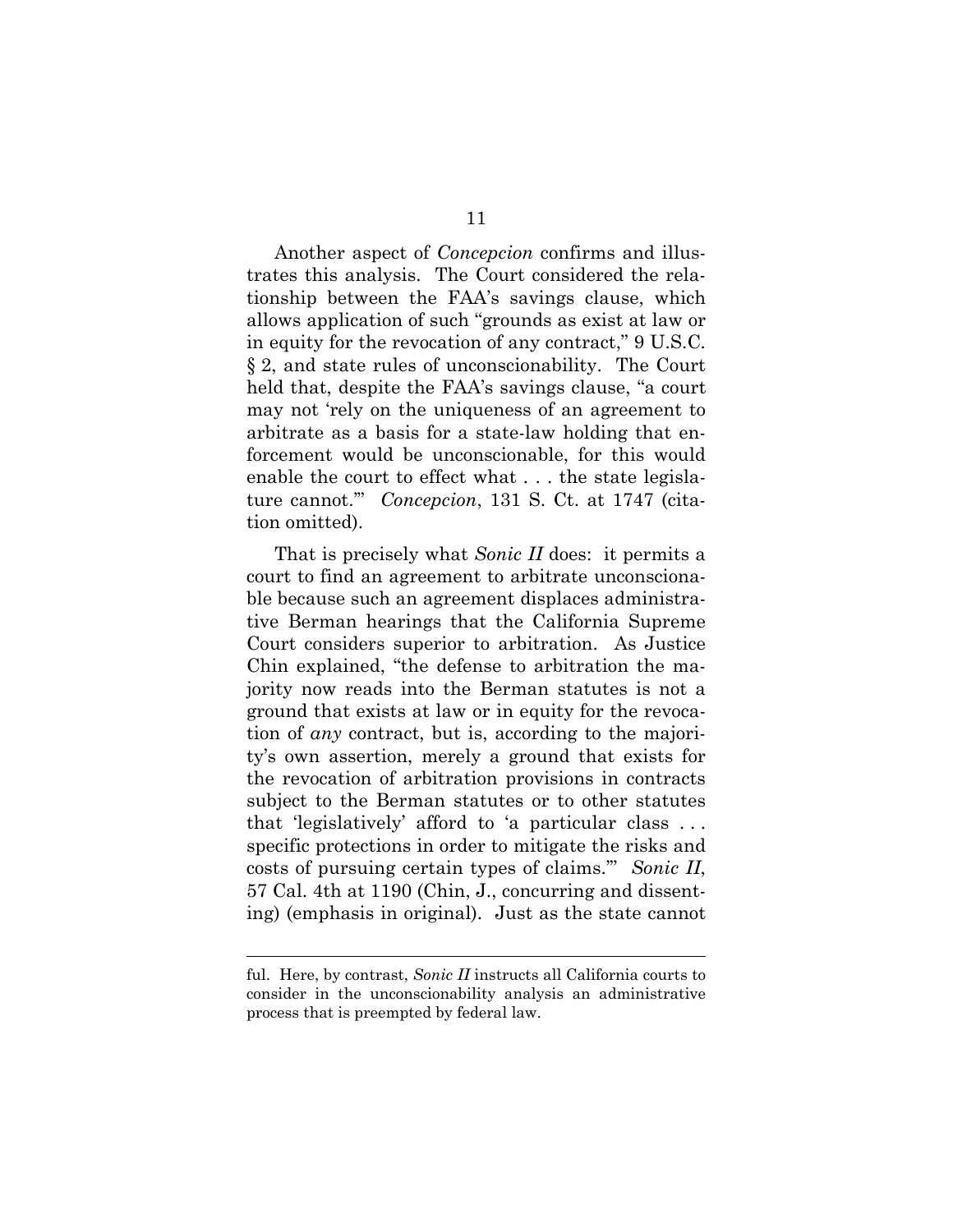require by statute that parties engage in an alternative to arbitration, it cannot penalize through the unconscionability doctrine the parties' failure to engage voluntarily in that alternative process. In other words, "[w]hat the State may not do directly it may not do indirectly." *Bailey v. Alabama*, 219 U.S. 219, 244 (1911); *see also Concepcion*, 131 S. Ct. at 1747.

This Court in *Concepcion* provided several examples of specific types of procedural rules that a state could not declare unconscionable consistent with the FAA: "An obvious illustration of this point would be a case finding unconscionable or unenforceable as against public policy consumer arbitration agreements that fail to provide for judicially monitored discovery." 131 S. Ct. at 1747. "Other examples are easy to imagine. The same argument might apply to a rule classifying as unconscionable arbitration agreements that fail to abide by the Federal Rules of Evidence, or that disallow an ultimate disposition by a jury (perhaps termed 'a panel of twelve lay arbitrators' to help avoid preemption)." *Id.*

These are the same concerns that drove the decision of the court below. *Sonic II* spends no fewer than three pages describing the benefits of Berman hearings: "procedural informality, assistance of a translator, use of an expert adjudicator who is authorized to help the parties by questioning witnesses and explaining issues and terms, and provisions on fee shifting, mandatory undertaking, and assistance of the Labor Commissioner as counsel to help employees defend and enforce any award on appeal." *Sonic II*, 57 Cal. 4th at 1146; *see also id.* at 1129-30, 1160-62.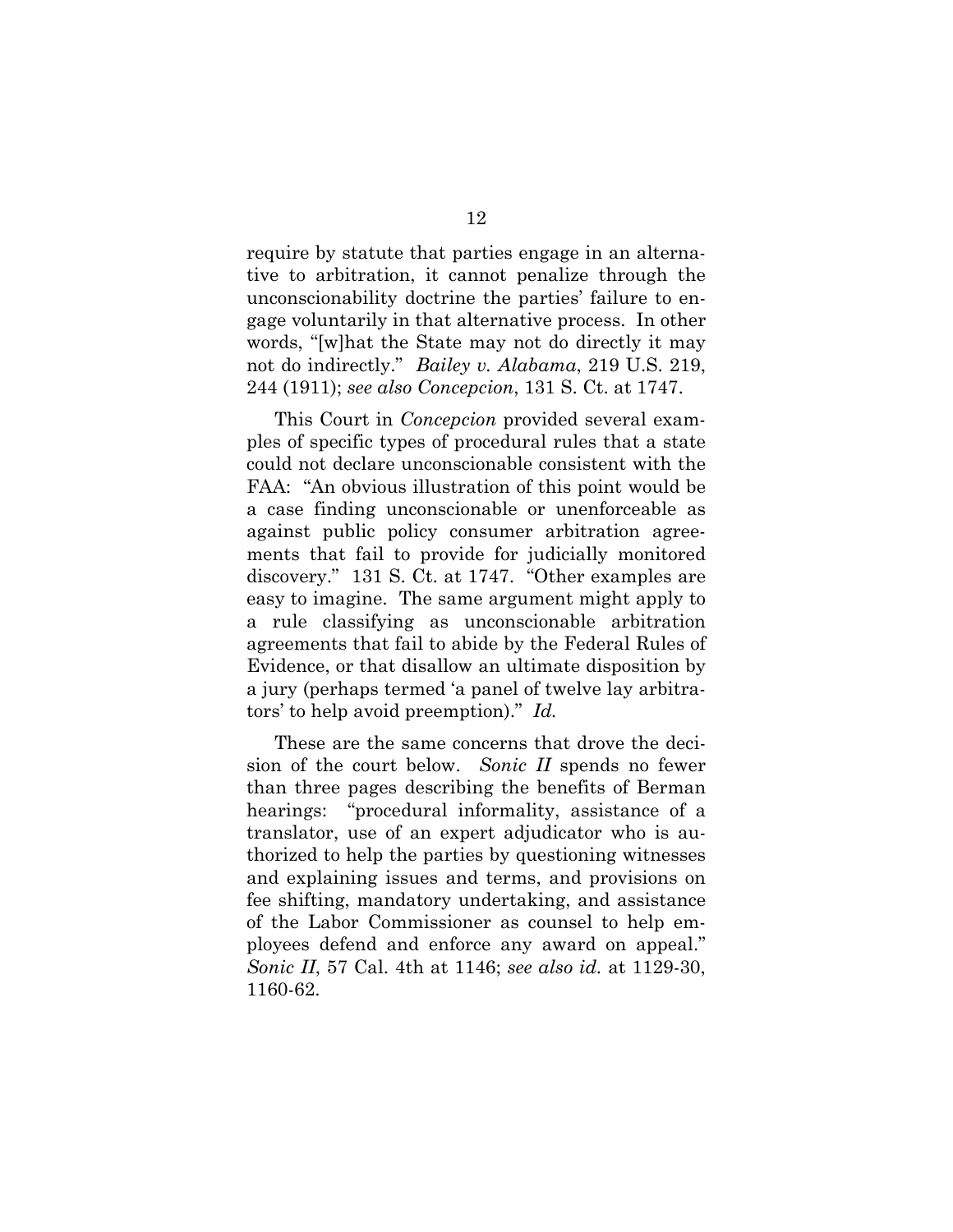The court suggested the lack of these features were appropriate considerations supporting a finding that an arbitration agreement was unconscionable. *Id.* Yet, these features are indistinguishable from the examples given by this Court in *Concepcion* of "the judicial hostility towards arbitration that prompted the FAA," and which has "manifested itself in a great variety of devices and formulas declaring arbitration against public policy." *Concepcion*, 131 S. Ct. at 1747 (citation and internal quotation marks omitted); *see also Nitro-Lift Techs., L.L.C. v. Howard*, 133 S. Ct. 500, 503 (2012) ("Our cases hold that the FAA forecloses precisely this type of 'judicial hostility towards arbitration.'") (citing *Concepcion*, 131 S. Ct. at 1740).

## **B. The Decision Below Improperly Limits The Scope Of This Court's Cases.**

The decision below attempts to reconcile this Court's preemption prerequisites by asserting that "*Concepcion* expressly states, and *Italian Colors* expressly confirms, that the dispositive rationale for *Concepcion*'s preemption holding is that class proceedings interfere with 'fundamental attributes of arbitration.'" *Sonic II*, 57 Cal. 4th at 1166 (distinguishing *Concepcion*, 131 S. Ct. at 1748, and *Italian Colors*, 133 S. Ct. at 2312). Based on this premise, the California Supreme Court concluded that it can condition enforcement of arbitration agreements on their inclusion of any terms that do not interfere with "fundamental attributes of arbitration." *Sonic II*, 57 Cal. 4th at 1124-25, 1168-69.

In particular, the California Supreme Court held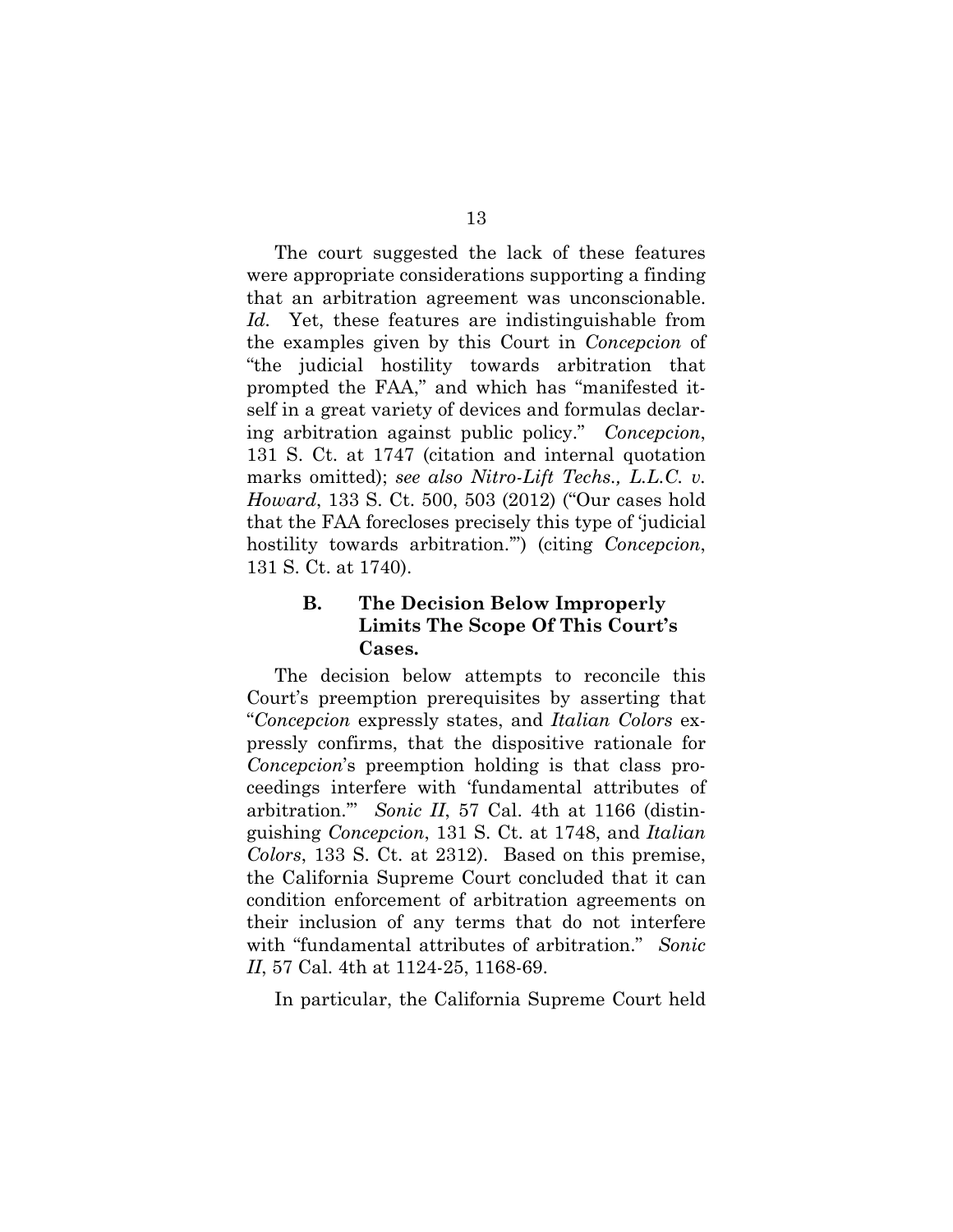that it is limited only by "*Concepcion'*s precept that 'efficient, streamlined procedures' is a fundamental attribute of arbitration with which state law may not interfere." *Id.* at 1140. Because efficiency is a fundamental purpose of arbitration, the court reasoned that a state is only precluded from imposing requirements that make arbitration less efficient, such as the class action requirements at issue in *Concepcion* and *Italian Colors*. *Id.* at 1151 ("In this case, the types of benefits that would otherwise apply are ones designed to promote, not undermine, the speed, economy, informality, and efficiency of dispute resolution.").

But this Court has never held that efficiency is the only fundamental attribute of arbitration, and it has never held that states could interfere with arbitration agreements so long as their interference was done in the name of enhanced efficiency. In fact, while efficiency is a benefit of arbitration, it is not the primary focus of the FAA. In *Dean Witter Reynolds Inc. v. Byrd*, 470 U.S. 213, 219 (1985), this Court explained: "The legislative history of the [FAA] establishes that the purpose behind its passage was to ensure judicial enforcement of privately made agreements to arbitrate. We therefore reject the suggestion that the overriding goal of the [FAA] was to promote the expeditious resolution of claims." *Id.* at 219.

By attempting to limit *Concepcion* and other cases to a narrow rule preempting only state laws that make arbitration less efficient, the decision below commits the same error of analysis that this Court has corrected in numerous cases. *Id*. Rather than a limited concern with efficiency, the ""principal pur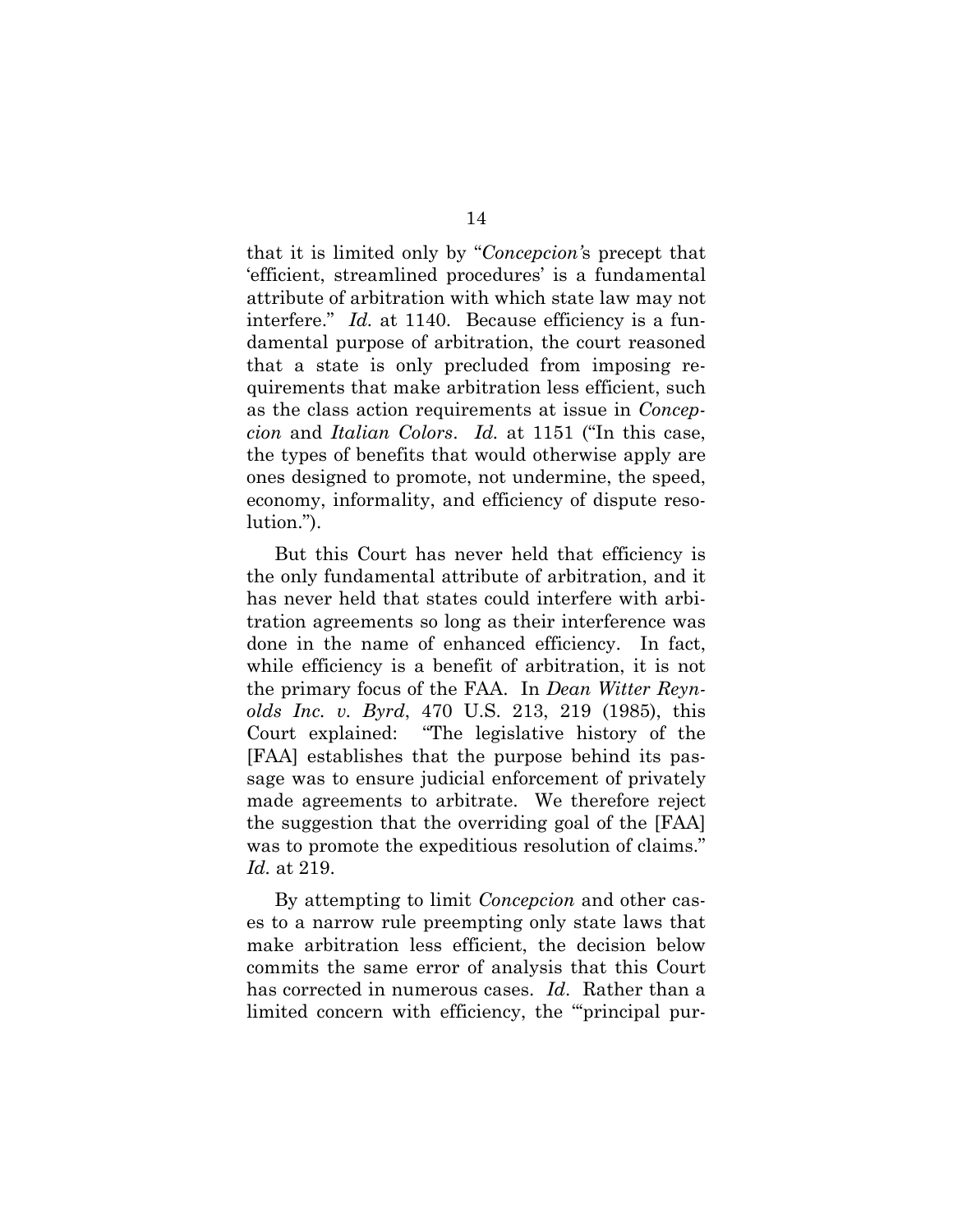pose' of the FAA is to 'ensur[e] that private arbitration agreements are enforced according to their terms.'" *Concepcion*, 131 S. Ct. at 1748 (quoting *Volt Info. Scis., Inc. v. Bd. of Trs. of Leland Stanford Junior Univ.*, 489 U.S. 468, 478 (1989)). To give effect to that purpose, "[s]tates cannot require a procedure that is inconsistent with the FAA, even if it is desirable for unrelated reasons." *Concepcion*, 131 S. Ct. at 1753.

The decision below attempts to use the unconscionability doctrine to invalidate arbitration agreements that do not contain certain procedures akin to a state administrative alternative to arbitration. This holding frustrates the FAA's fundamental purpose of ensuring that private arbitration agreements are enforced according to their terms.4

### **II. THIS COURT SHOULD SUMMARILY REVERSE THE DECISION BELOW.**

Petitioner Sonic-Calabasas, Inc., requests that the Court grant certiorari in this case, arguing that the California Supreme Court's application of the unconscionability standard is preempted by the FAA. (Pet. at 31, quoting *Sonic II*, 57 Cal. 4th at 1159.) Petitioner is surely correct, and amici would not oppose certiorari. But this Court has already spent considerable time correcting the California

<sup>4</sup> To the extent that the California Supreme Court requires the inclusion of the characteristics of a Berman Hearing in an arbitration agreement to avoid unconscionability because the court believes such procedures would allow for a more effective vindication of wage and hours rights, those requirements are preempted by the FAA. *See Italian Colors*, 133 S. Ct. at 2312; *see also* Pet. at 15-17, 26-29.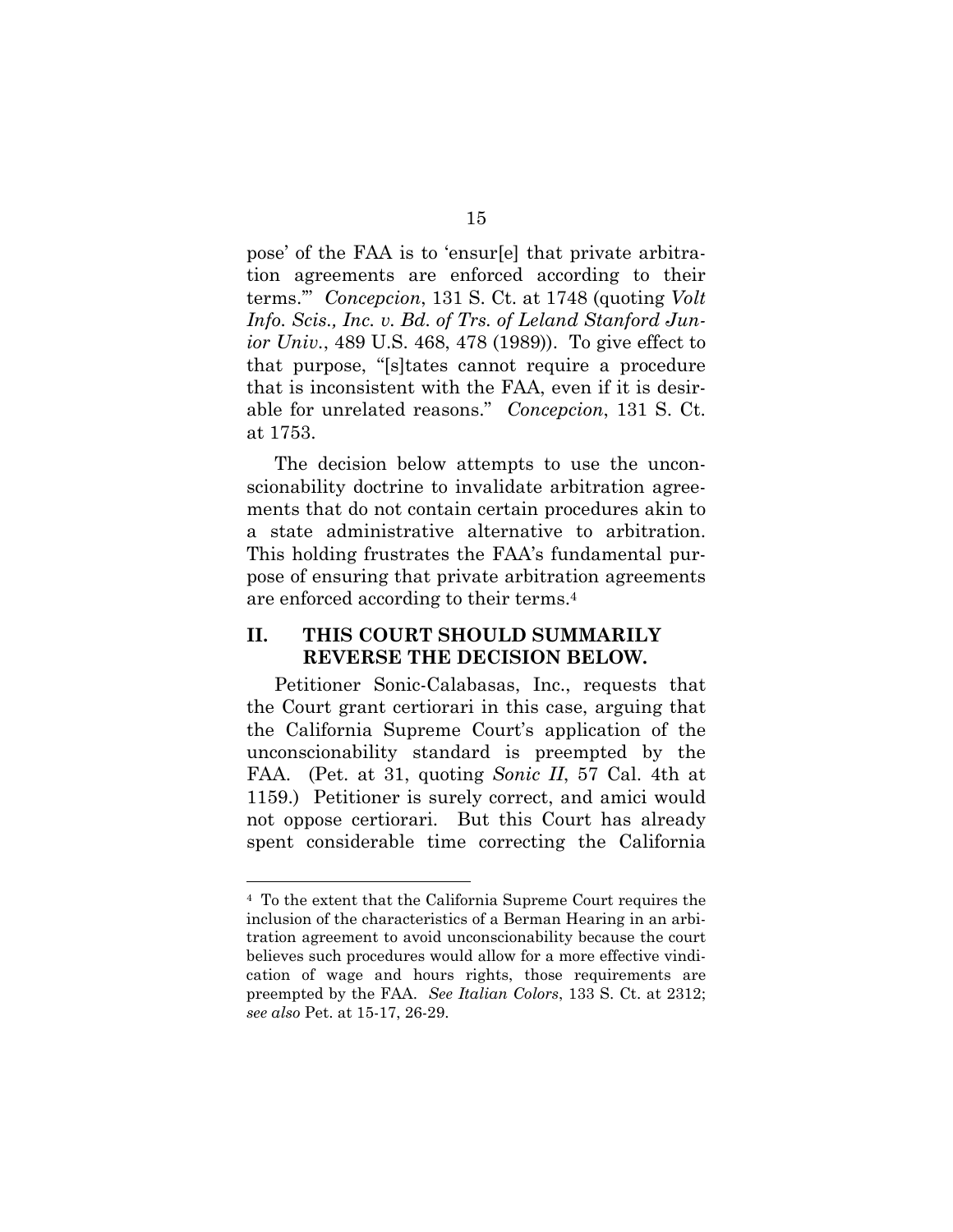Supreme Court's outdated view of arbitration agreements. *See, e.g.*, *Preston*, 552 U.S. 483 (reversing California opinion that refused to enforce the terms of an arbitration agreement); *Perry*, 482 U.S. 483 (same); *Southland*, 465 U.S. 1 (same). Amici thus respectfully suggest that this Court summarily reverse under Supreme Court Rule 16.1. Jurisdiction is proper, and this is an appropriate case for summary disposition.

## **A. This Court Has Jurisdiction To Review And Reverse The Decision Below.**

After it held that federal law did not preempt consideration of state procedural alternatives to arbitration in determining whether to enforce an arbitration agreement, the California Supreme Court remanded the case to the trial court to decide whether the arbitration agreement at issue in this case is unconscionable. *See Sonic II*, 57 Cal. 4th at 1125. This decision is reviewable under 28 U.S.C. § 1257(a), even though further proceedings remain.

Section 1257(a) provides that this Court has jurisdiction to hear "[f]inal judgments or decrees" rendered by the highest court of a State on federal issues. *Id.* Judgments of a state high court are sufficiently final under Section 1257(a) where the court determines a federal issue, even if non-federal issues are remanded to a lower court, pursuant to the framework set out in *Cox Broadcasting Corp. v. Cohn*, 420 U.S. 469, 477 (1975) (decision final under Section 1257(a) even though the state supreme court remanded for a full trial on the merits); *see also, e.g.*, *KPMG LLP v. Cocchi*, 132 S. Ct. 23, 24 (2011) (deci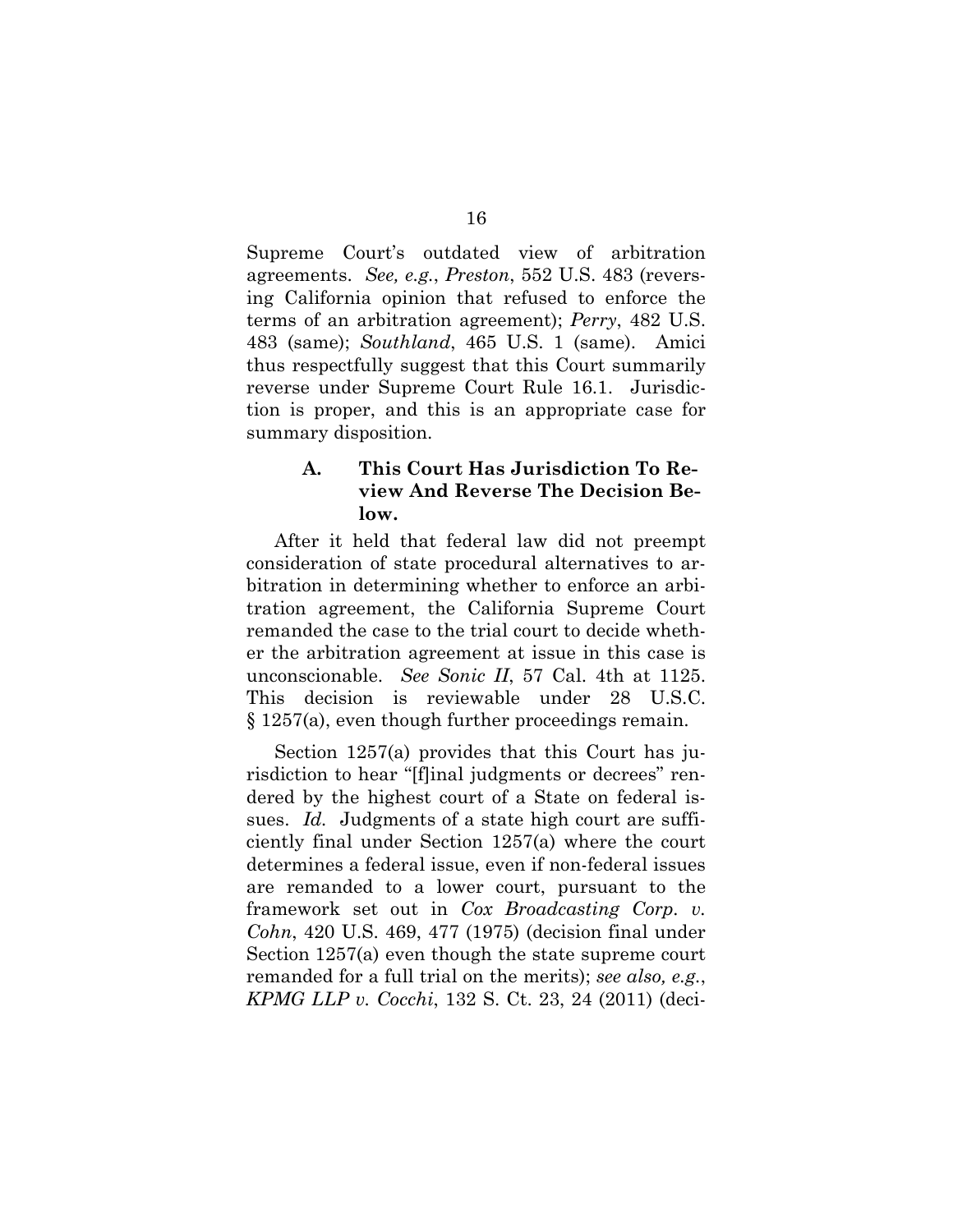sion final even though entire case was left to be litigated in state courts); *Miami Herald Publ'g Co. v. Tornillo*, 418 U.S. 241, 246-47 (1974) (decision final when state court determined state law was constitutional and remanded for application of that law).

This Court's decision in *Southland* applies the *Cox* framework to a California Supreme Court decision that determined certain claims are not arbitrable and remanded for a consideration of the appellees' request for classwide arbitration as to the remaining claims. *Southland*, 465 U.S. 1. This Court held jurisdiction was proper under Section 1257, notwithstanding the state court's remand, explaining that "judgments of state courts that finally decide a federal issue are immediately appealable when 'the party seeking review here might prevail [in the state court] on the merits on nonfederal grounds, thus rendering unnecessary review of the federal issue by this Court, and where reversal of the state court on the federal issue would be preclusive of any further litigation on the relevant cause of action . . . .' In these circumstances, we have resolved the federal issue 'if a refusal immediately to review the state-court decision might seriously erode federal policy." 465 U.S. at 6 (citing *Cox Broadcasting*, 420 U.S. at 483).

This framework applies here. The decision below is a final decision on a federal issue not subject to further review in the state courts. *See Auto Equity Sales, Inc. v. Superior Court*, 57 Cal. 2d 450, 455 (1962) ("The decisions of [the California Supreme Court] are binding upon and must be followed by all the state courts of California.").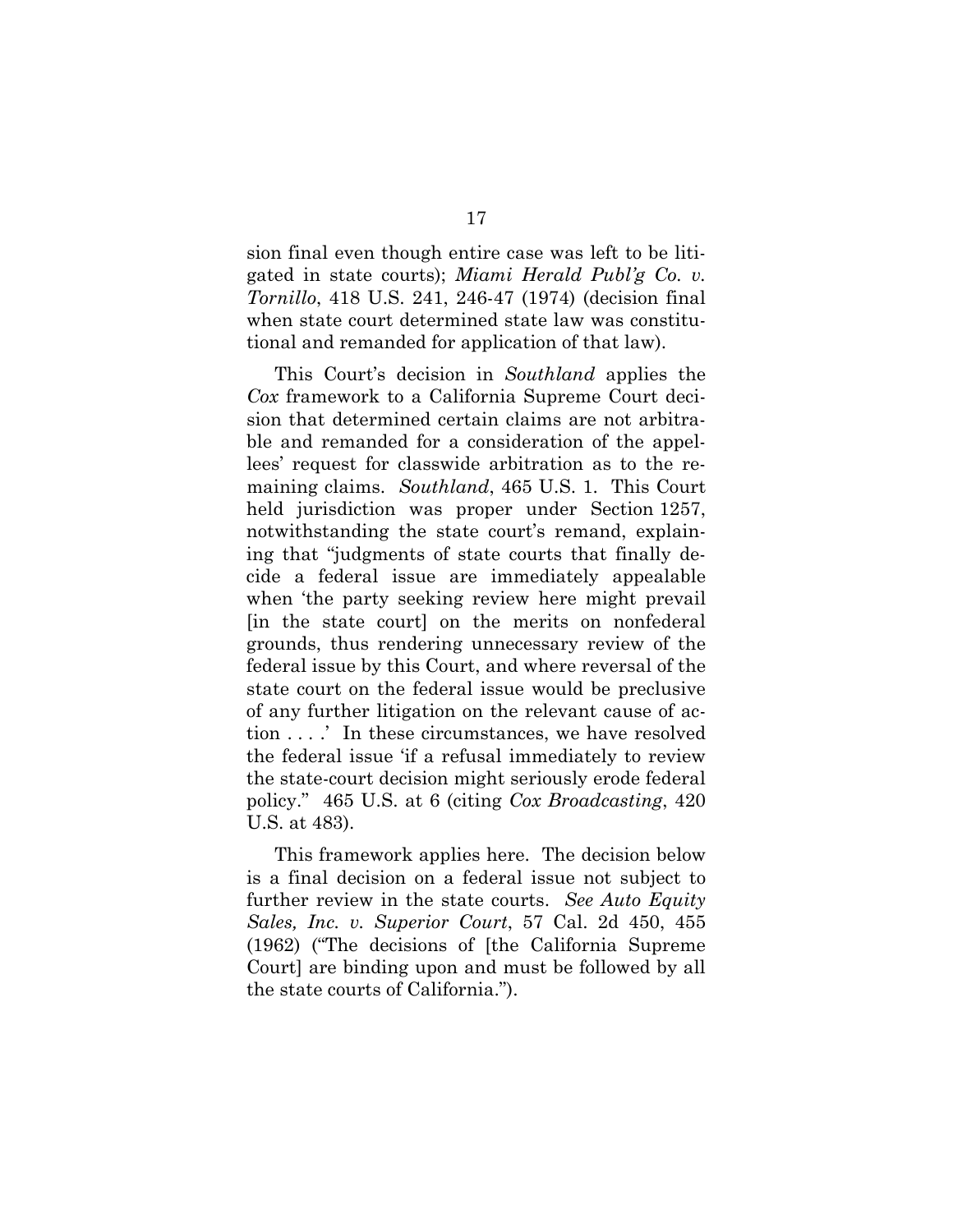Petitioner might prevail in the lower state court on nonfederal grounds, such as by showing that the parties' course of dealing or unique aspects of the arbitration agreement defeat the claim of unconscionability. This would render review by this Court unnecessary.

Reversal by this Court would preclude further litigation on this issue; if this Court were to grant review and hold that federal law preempts consideration of access to Berman hearings in assessing unconscionability, the state court would have no choice but to compel arbitration. *See Sonic II*, 57 Cal. 4th at 1142 (respondent asserted no other basis for unconscionability); *see also id.* at 1175-76 (Chin, J., concurring and dissenting) (same); Resp.'s Response to Pet. to Compel Arbitration, *supra* (asserting no other basis for unconscionability).

Finally, failure to review this issue would significantly erode federal policy. The FAA "declare[s] a national policy favoring arbitration." *Southland*, 465 U.S. at 10; 9 U.S.C. § 2. State courts play a critical role in enforcing this policy; "[i]t is a matter of great importance, therefore, that state supreme courts adhere to a correct interpretation of the legislation." *Nitro-Lift*, 133 S. Ct. at 501. *Sonic II* erodes that policy by requiring trial courts to make "case-by-case pre-arbitration judicial unconscionability determination[s], premised on the theory that elimination of the statutory procedures and protections from the Berman process might make enforcement of the arbitration agreement unfair to employees and hence unenforceable." (Pet. at 6.) In this context, for this Court "to delay review of a state judicial decision denying enforcement of the contract to arbitrate un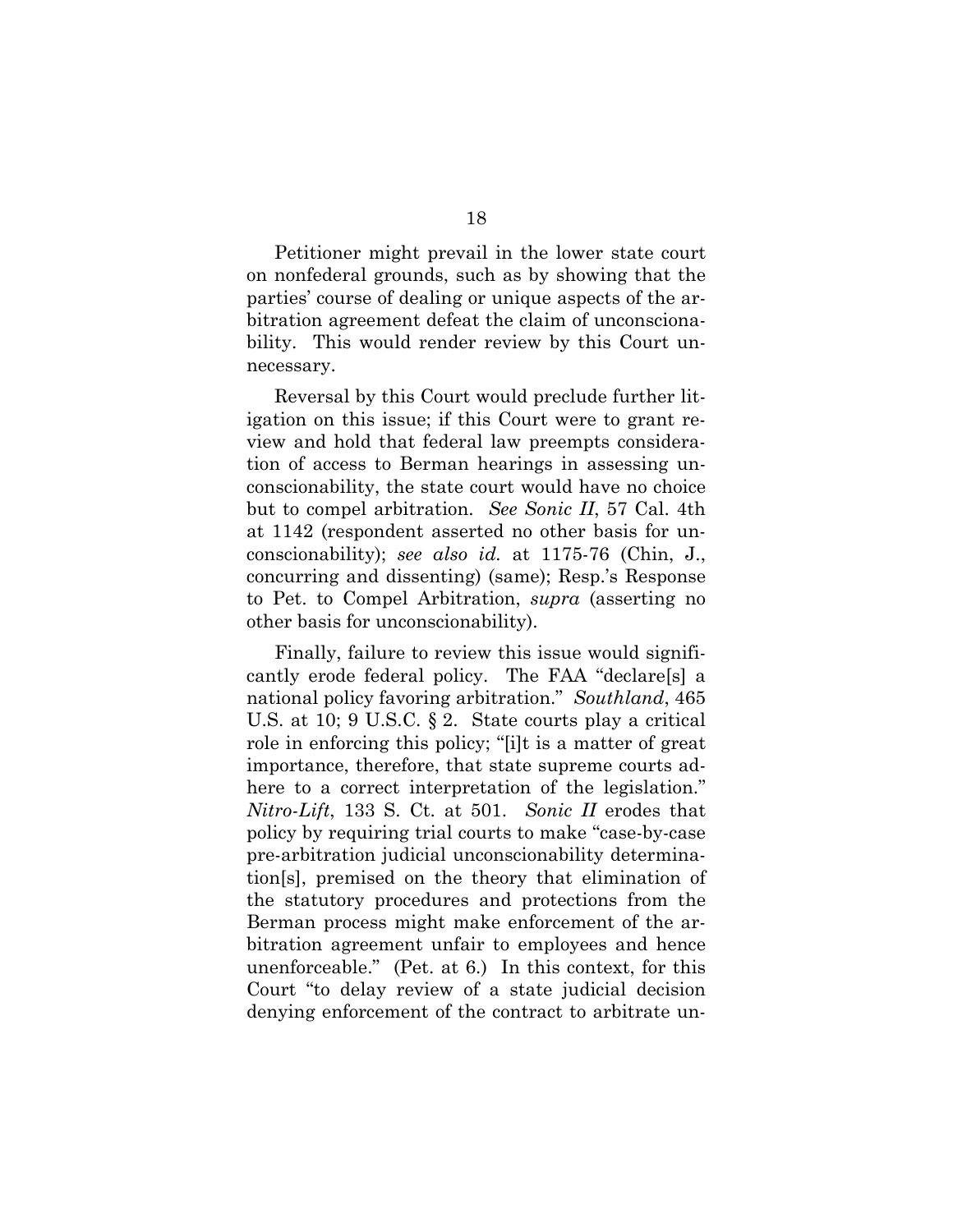til the state court litigation has run its course would defeat the core purpose of a contract to arbitrate." *Southland*, 465 U.S. at 7-8.

### **B. Summary Reversal Is Appropriate.**

Summary reversal is appropriate where "the lower court result is so clearly erroneous . . . that full briefing and argument" is unnecessary. Stephen M. Shapiro et al., *Supreme Court Practice* § 5.12, at 345 (10th ed. 2013); *see also, e.g.*, *Arkansas v. Sullivan*, 532 U.S. 769, 771 (2001) (summary reversal proper where the lower decision was "flatly contrary to this Court's controlling precedent").

While summary reversal is only warranted in rare cases, this is one of them. The California Supreme Court's decision in *Sonic II* squarely conflicts with this Court's precedent and federal policy favoring the enforcement of arbitration agreements. This Court has summarily reversed three arbitration cases in the last three years for similar reasons. *KPMG*, 132 S. Ct. at 23 (summarily reversing a Florida court's refusal to compel arbitration); *Nitro-Lift*, 133 S. Ct. at 503 (summarily reversing the Oklahoma Supreme Court's refusal to compel arbitration); *Marmet*, 132 S. Ct. at 1202 (summarily reversing the Supreme Court of Appeals of West Virginia's refusal to compel arbitration).

*Marmet* is instructive. There, the Court considered a petition for certiorari to review a West Virginia decision that found claims alleging personal injury or wrongful death against nursing homes not arbitrable based on a state statute. 132 S. Ct. 1201. This Court summarily reversed, chastising the West Virginia court for applying *Concepcion* and related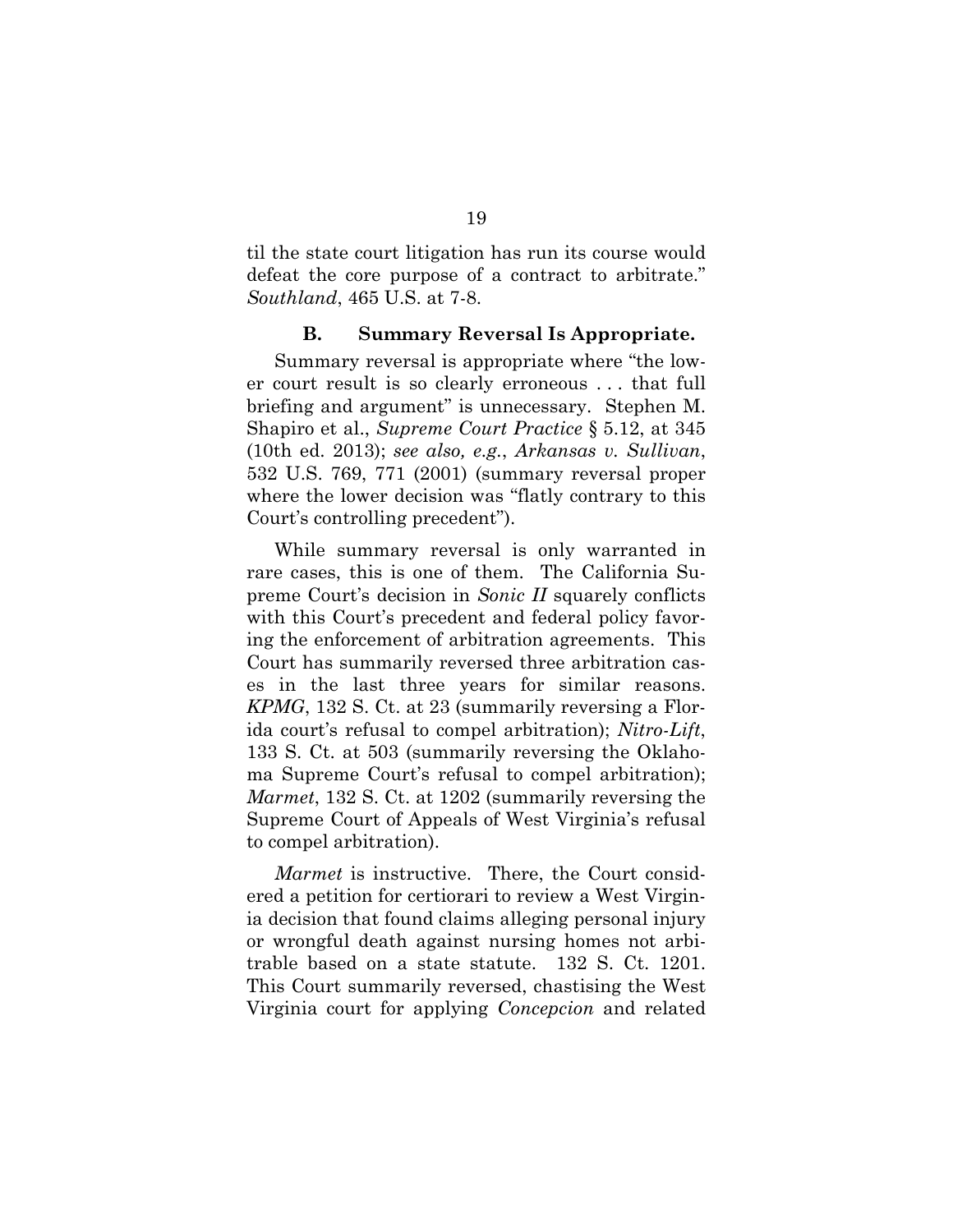precedent in a manner "more limited than mandated by this Court's previous cases." *Id*. at 1202. In the same manner, *Sonic II* acknowledges *Concepcion*  and related precedents from this Court, but reads these cases narrowly as only focused on ensuring "efficient, streamlined procedures." 57 Cal. 4th at 1140. That is an unfair and limited reading of *Concepcion*. *See supra* Section I.

This Court has declared and reaffirmed that the FAA "requires courts to enforce the bargain of the parties to arbitrate." *Marmet*, 132 S. Ct. at 1203 (citing *Dean Witter*, 470 U.S. at 217). This Court has also made clear the FAA preempts state laws requiring an administrative process as an alternative to arbitration. *Preston*, 552 U.S. at 349-50. The decision below flouts those rules, using the existence of a state administrative process as a reason to hold an arbitration agreement unconscionable. Similar to *Marmet*, *Nitro-Lift*, and *KPMG*, the California Supreme Court "misread[] and disregard[ed] the precedents of this Court interpreting the FAA" and "did not follow controlling federal law" requiring arbitration agreements to be enforced according to their terms. *Marmet*, 132 S. Ct. at 1202*; see also KPMG*, 132 S. Ct. at 26; *Nitro-Lift*, 133 S. Ct. at 503. This Court should grant the petition and summarily reverse *Sonic II*.